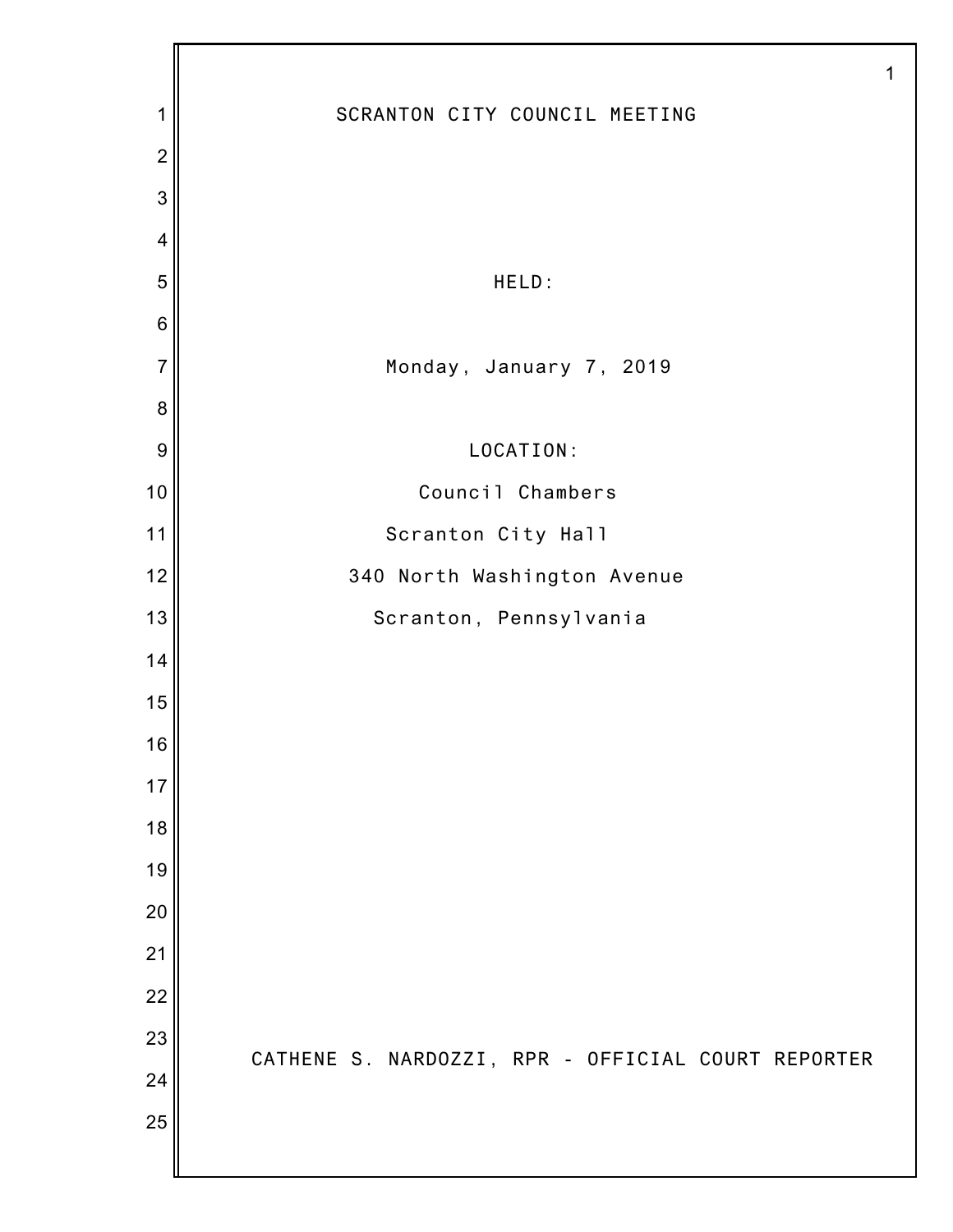| 1                             | CITY OF SCRANTON COUNCIL:                  |
|-------------------------------|--------------------------------------------|
| $\overline{2}$                |                                            |
| 3                             | PATRICK ROGAN, PRESIDENT<br>(Not present.) |
| 4                             | TIM PERRY, VICE PRESIDENT                  |
| 5                             | WAYNE EVANS                                |
| $\,$ 6 $\,$<br>$\overline{7}$ | WILLIAM GAUGHAN                            |
| 8                             | <b>KYLE DONAHUE</b>                        |
| $\boldsymbol{9}$              | LORI REED, CITY CLERK                      |
| 10                            | KATHY CARRERA, ASSISTANT CITY CLERK        |
| 11                            | AMIL MINORA, ESQUIRE - SOLICITOR           |
| 12                            |                                            |
| 13                            |                                            |
| 14                            |                                            |
| 15                            |                                            |
| 16                            |                                            |
| 17                            |                                            |
| 18                            |                                            |
| 19                            |                                            |
| 20                            |                                            |
| $\overline{21}$               |                                            |
| 22                            |                                            |
| 23                            |                                            |
| 24                            |                                            |
| 25                            |                                            |
|                               |                                            |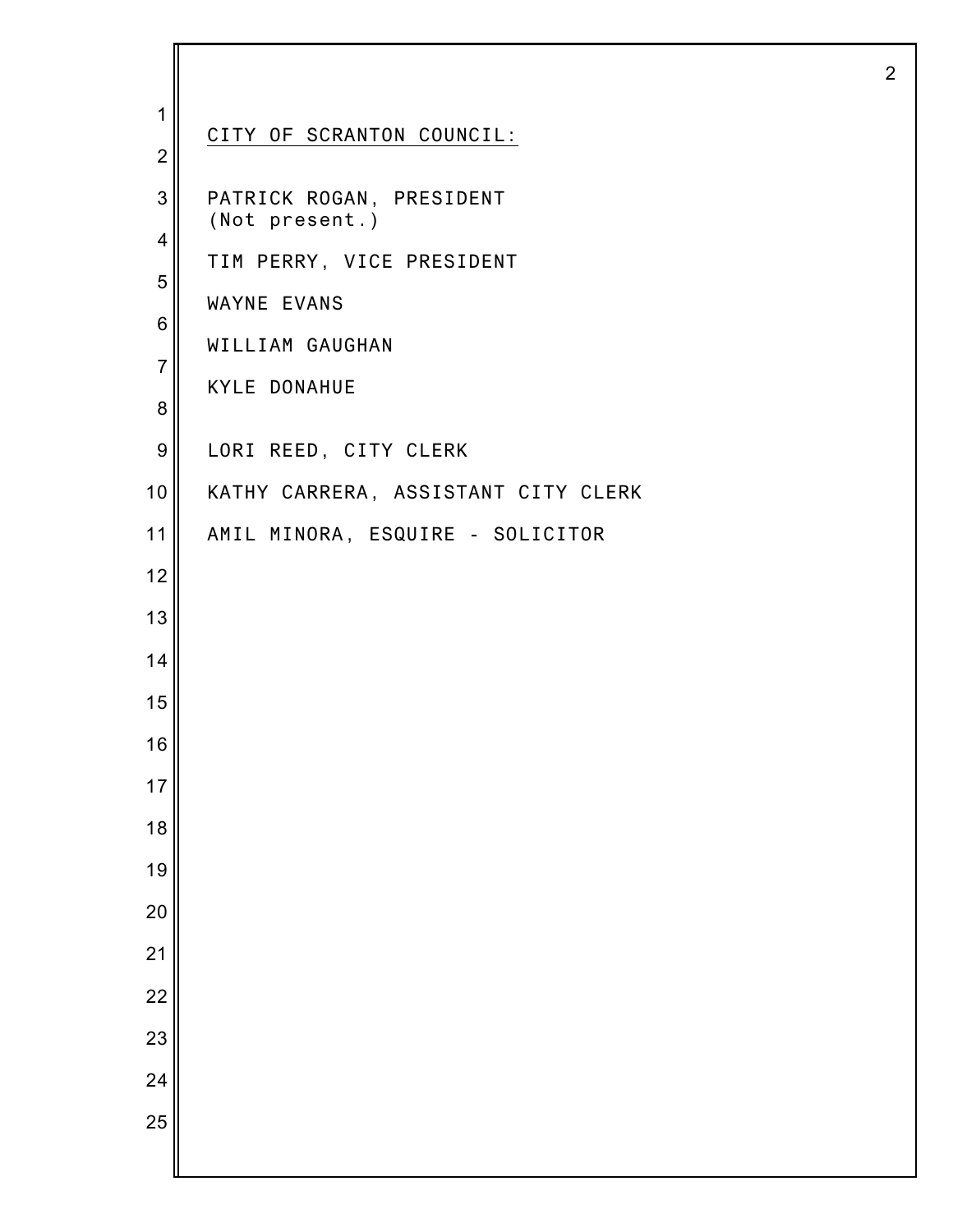1 2 3 4 5 6 7 8 9 10 11 12 13 14 15 16 17 18 19 20 21 22 23 24 25 3 (Pledge of Allegiance recited and moment of reflection observed.) MR. PERRY: Roll call please? MS. CARRERA: Mr. Perry. MR. PERRY: Here. MS. CARRERA: Mr. Donahue. MR. DONAHUE: Here. MS. CARRERA: Mr. Evans. MR. EVANS: Here. MS. CARRERA: Mr. Gaughan. MR. GAUGHAN: Here. MS. CARRERA: Mr. Rogan. (Not present.) MR. PERRY: Please dispense with the reading of the minutes. MS. REED: THIRD ORDER. 3-A. SINGLE TAX OFFICE CITY FUNDS DISTRIBUTED COMPARISON REPORT 2017–2018 YEAR TO DATE NOVEMBER 30, 2018. MR. PERRY: Are there any comments? If not, received and filed. MS. REED: 3-B. MINUTES OF THE HUMAN RELATIONS COMMISSION MEETING HELD FEBRUARY 22, 2018. MR. PERRY: Are there any comments?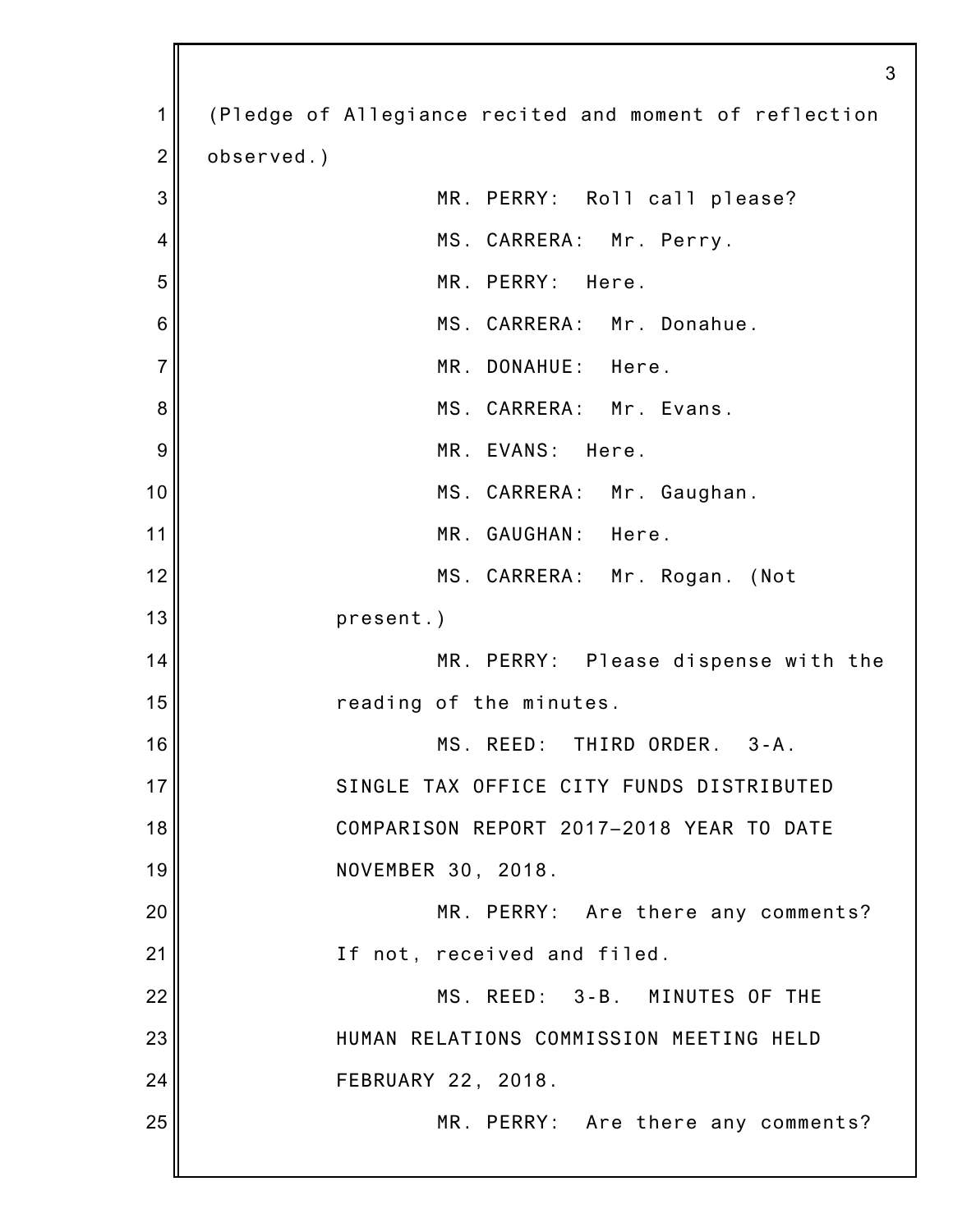|                | $\overline{4}$                            |
|----------------|-------------------------------------------|
| 1              | If not, received and filed.               |
| $\overline{2}$ | MS. REED: 3-C. TAX ASSESSOR'S             |
| 3              | REPORT FOR HEARING DATE HELD DECEMBER 12, |
| 4              | 2018.                                     |
| 5              | MR. PERRY: Are there any comments?        |
| 6              | If not, received and filed.               |
| $\overline{7}$ | MS. REED: 3-D. MINUTES OF THE             |
| 8              | CIVIL SERVICE COMMISSION MEETINGS HELD    |
| 9              | SEPTEMBER 6 AND NOVEMBER 1, 2018.         |
| 10             | MR. PERRY: Are there any comments?        |
| 11             | If not, received and filed.               |
| 12             | MS. REED: 3-E. MINUTES OF THE             |
| 13             | SCRANTON MUNICIPAL RECREATION AUTHORITY   |
| 14             | BOARD MEETING HELD NOVEMBER 5, 2018.      |
| 15             | MR. PERRY: Are there any comments?        |
| 16             | If not, received and filed.               |
| 17             | MS. REED: 3-F. AGENDA FOR THE             |
| 18             | BOARD OF ZONING APPEALS MEETING HELD      |
| 19             | DECEMBER 12, 2018.                        |
| 20             | MR. PERRY: Are there any comments?        |
| 21             | If not, received and filed.               |
| 22             | MS. REED: 3-G, MINUTES OF THE             |
| 23             | LACKAWANNA COUNTY LAND BANK MEETING HELD  |
| 24             | NOVEMBER 9, 2018.                         |
| 25             | MR. PERRY: Are there any comments?        |
|                |                                           |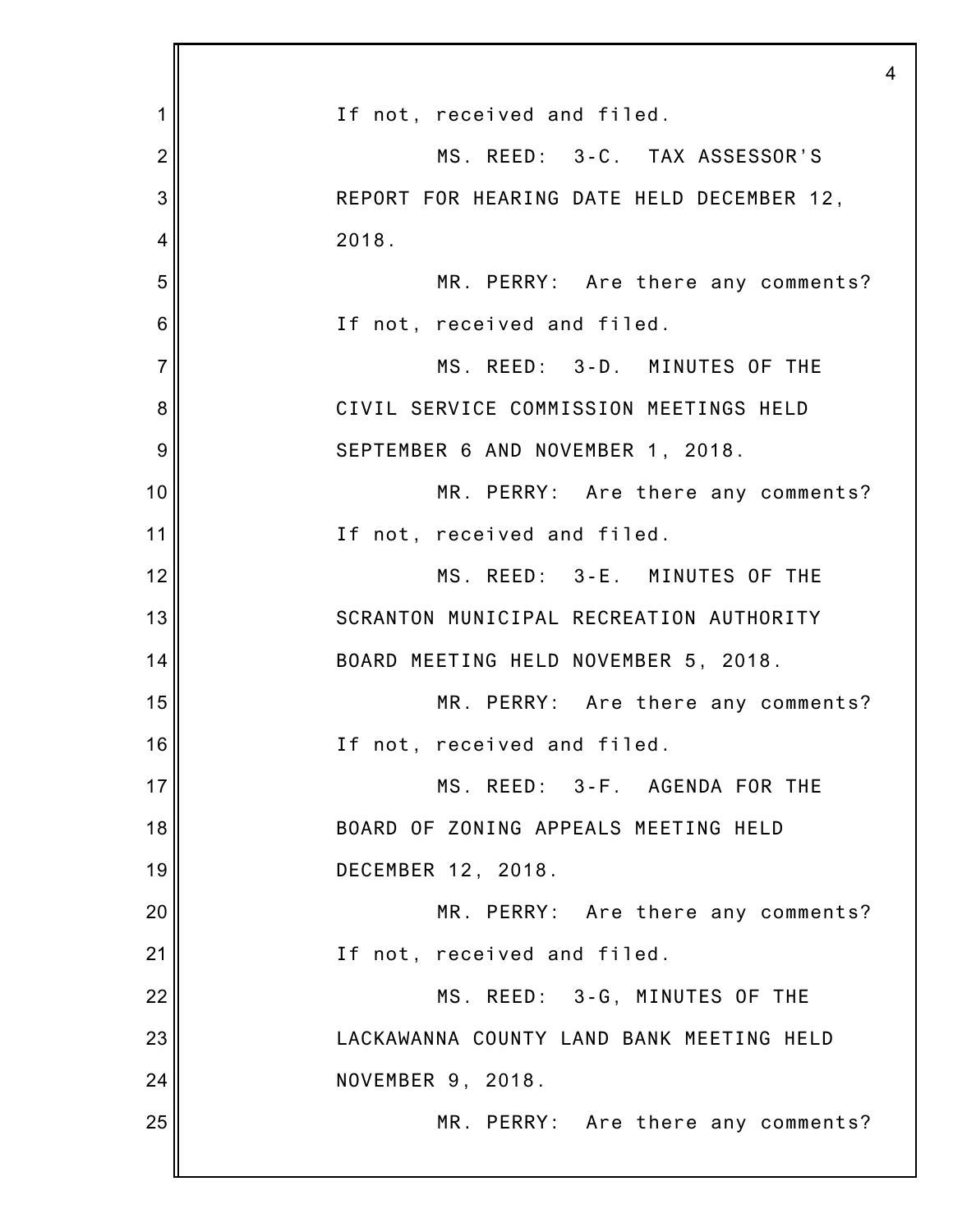|                | 5                                           |
|----------------|---------------------------------------------|
| 1              | If not, received and filed.                 |
| $\overline{2}$ | MS. REED: 3-H. TAX ASSESSOR'S               |
| 3              | RESULTS REPORT FOR HEARING DATE HELD        |
| 4              | DECEMBER 12, 2018.                          |
| 5              | MR. PERRY: Are there any comments?          |
| 6              | If not, received and filed.                 |
| $\overline{7}$ | MS. REED: 3-I. CHECK RECEIVED IN            |
| 8              | THE AMOUNT OF \$1,000.00 FROM COVENANT      |
| 9              | PRESBYTERIAN CHURCH, WHICH IS PAYMENT IN    |
| 10             | LIEU OF TAXES FOR THE CITY OF SCRANTON.     |
| 11             | MR. PERRY: Are there any comments?          |
| 12             | If not, received and filed.                 |
| 13             | MS. REED: 3-J. CONTROLLER'S REPORT          |
| 14             | FOR MONTH ENDING NOVEMBER 30, 2018.         |
| 15             | MR. PERRY: Are there any comments?          |
| 16             | If not, received and filed.                 |
| 17             | MS. REED: 3-K. MINUTES OF THE               |
| 18             | SCRANTON FIREFIGHTERS PENSION COMMISSION    |
| 19             | MEETING HELD NOVEMBER 21, 2018.             |
| 20             | MR. PERRY: Are there any comments?          |
| 21             | If not, received and filed.                 |
| 22             | MS. REED: 3-L. MINUTES OF THE               |
| 23             | NON-UNIFORM MUNICIPAL PENSION BOARD MEETING |
| 24             | HELD NOVEMBER 21, 2018.                     |
| 25             | MR. PERRY: Are there any comments?          |
|                |                                             |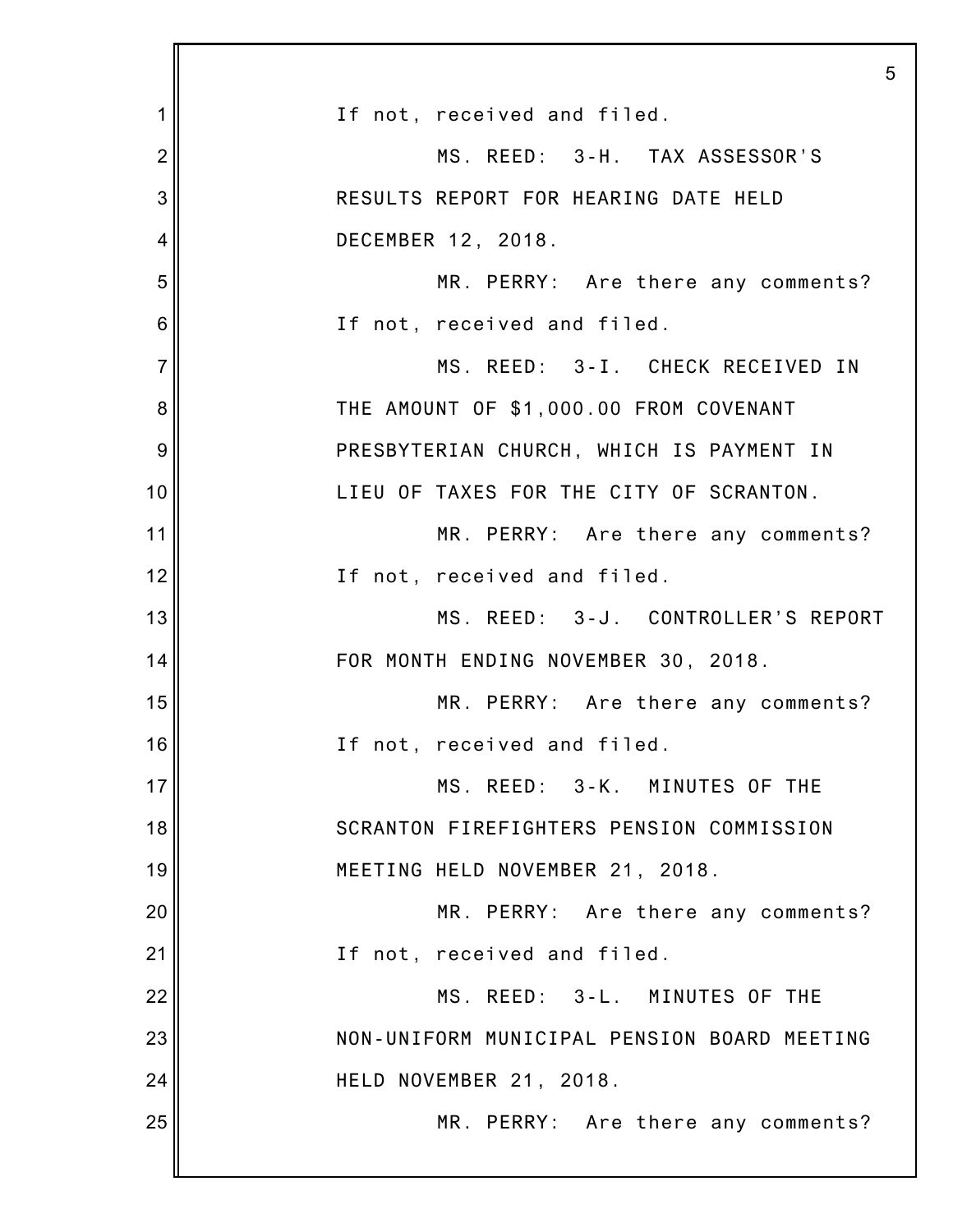|                | 6                                            |
|----------------|----------------------------------------------|
| 1              | If not, received and filed.                  |
| $\overline{2}$ | MS. REED: 3-M. MINUTES OF THE                |
| 3              | SCRANTON POLICE PENSION COMMISSION MEETING   |
| $\overline{4}$ | HELD NOVEMBER 21, 2018.                      |
| 5              | MR. PERRY: Are there any comments?           |
| 6              | If not, received and filed.                  |
| $\overline{7}$ | MS. REED: 3-N. MINUTES OF THE                |
| 8              | COMPOSITE PENSION BOARD MEETING HELD         |
| 9              | NOVEMBER 21, 2018.                           |
| 10             | MR. PERRY: Are there any comments?           |
| 11             | If not, received and filed.                  |
| 12             | MS. REED: 3-0. AGENDA FOR THE                |
| 13             | NON-UNIFORM MUNICIPAL PENSION BOARD MEETING  |
| 14             | HELD DECEMBER 19, 2018.                      |
| 15             | MS. REED: 3-P. MINUTES OF THE                |
| 16             | QUARTERLY MEETINGS OF THE SHADE TREE         |
| 17             | COMMISSION HELD APRIL 18, 2018 AND SEPTEMBER |
| 18             | 25, 2018.                                    |
| 19             | MS. REED: 3-Q. CHECK RECEIVED IN             |
| 20             | THE AMOUNT OF \$200,000.00 FROM THE          |
| 21             | UNIVERSITY OF SCRANTON, WHICH IS PAYMENT IN  |
| 22             | LIEU OF TAXES FOR THE CITY OF SCRANTON.      |
| 23             | MR. PERRY: Are there any comments?           |
| 24             | If not, received and filed.                  |
| 25             | MS. REED: 3-R. MINUTES OF THE                |
|                |                                              |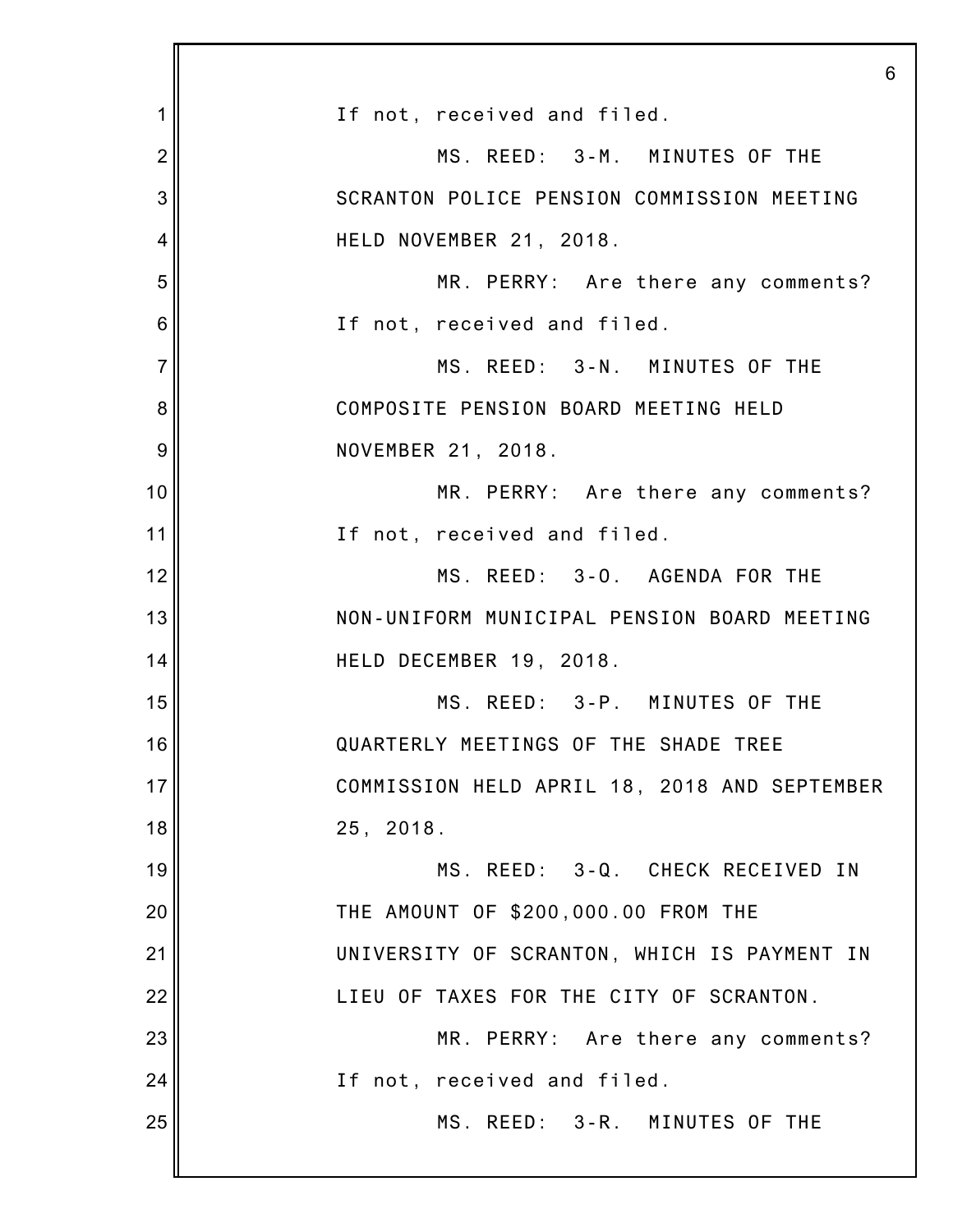|                | 7                                            |
|----------------|----------------------------------------------|
| 1              | BOARD OF DIRECTORS MEETING OF THE SCRANTON   |
| $\overline{2}$ | SEWER AUTHORITY HELD OCTOBER 25, 2018.       |
| 3              | MR. PERRY: Are there any comments?           |
| 4              | If not, received and filed. Do any council   |
| 5              | members have announcements at this time?     |
| 6              | MR. GAUGHAN: Yes, I have one.                |
| $\overline{7}$ | January 26 the Friends of Shannon Mcdonough  |
| 8              | will be having the Polar Plunge. It's free   |
| 9              | to attend, \$35 donation to plunge. You can  |
| 10             | register from 10 to 11 a.m. The plunge will  |
| 11             | take place from 11 a.m. to 2 p.m. If you     |
| 12             | sign up to plunge by January 19, you will    |
| 13             | receive a free hooded sweatshirt. This will  |
| 14             | be held at Montage Mountain. For more        |
| 15             | information you can go to                    |
| 16             | www.friendsofshannonmcdonough.com.           |
| 17             | All the proceeds from this event             |
| 18             | benefit young individuals battling cancer in |
| 19             | northeastern Pennsylvania. Thank you.        |
| 20             | MR. PERRY: I have an announcement.           |
| 21             | City residents can begin placing their       |
| 22             | Christmas trees out at the curb. DPW will    |
| 23             | be picking up the tree at the curb when they |
| 24             | see them and our tree crew will be going     |
| 25             | into neighborhoods to chip the trees on      |
|                |                                              |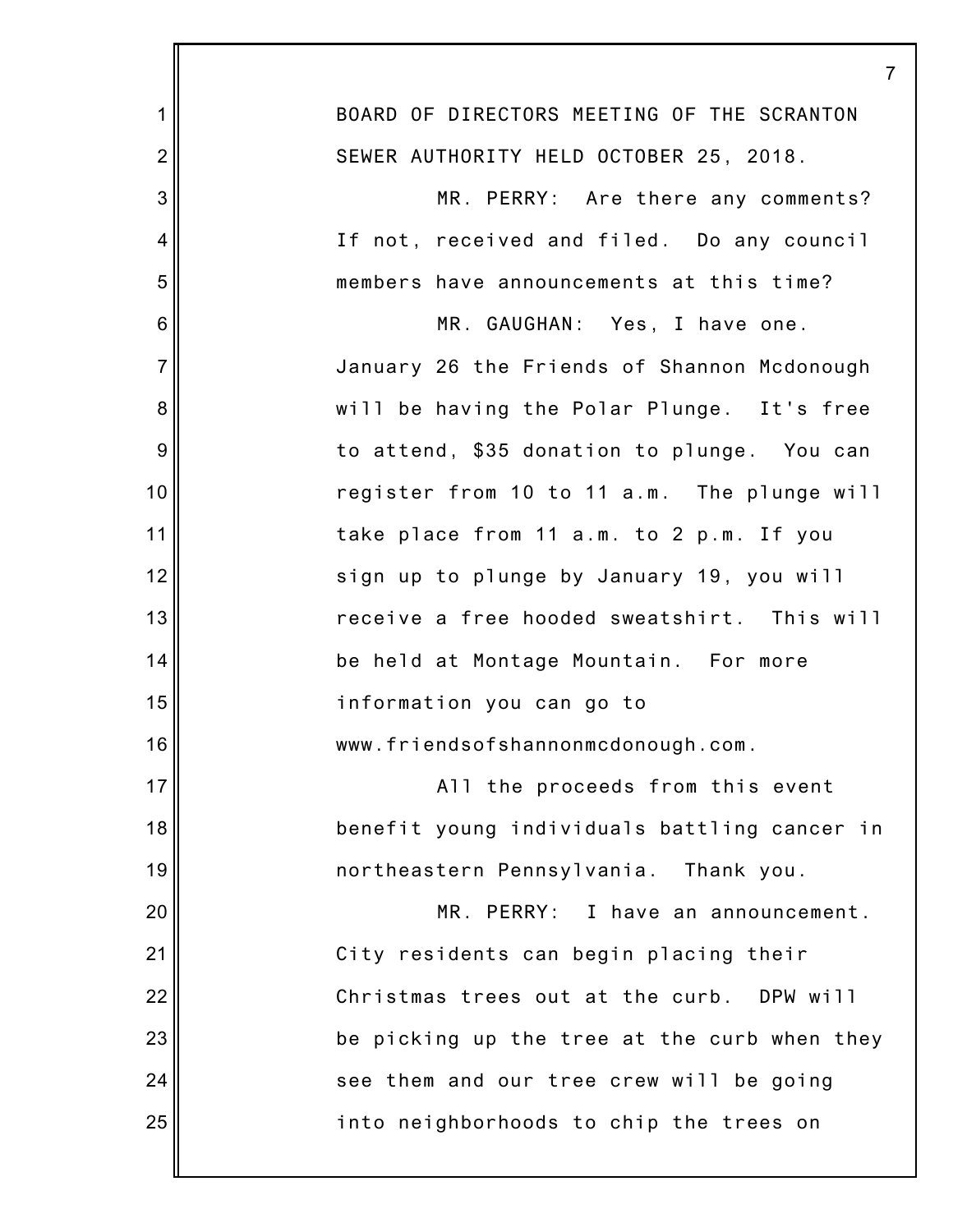|                | 8                                             |
|----------------|-----------------------------------------------|
| 1              | They should be picking them up until<br>site. |
| $\overline{2}$ | the end of January. There is also another     |
| 3              | option if residents prefer, real trees may    |
| $\overline{4}$ | be dropped off at the County Recycling        |
| 5              | Center at 3400 Boulevard Avenue weekdays      |
| 6              | from 7 a.m. to 3:15 p.m. There is no charge   |
| $\overline{7}$ | to the recycle trees, but they must be        |
| 8              | striped of all ornaments, lights and tinsel   |
| 9              | prior to drop off. The trees will be          |
| 10             | grounded and turned into compost.             |
| 11             | And regarding tonights' agenda, a             |
| 12             | public hearing will be scheduled for next     |
| 13             | Monday, January 14, at 5:30 p.m. for Item     |
| 14             | 5-B, which is amending the Code of Ethics.    |
| 15             | MS. REED: FOURTH ORDER. CITIZENS'             |
| 16             | PARTICIPATION.                                |
| 17             | (The following speakers offered               |
| 18             | public comment as follows: Lee Morgan spoke   |
| 19             | on matters of general concern. Bob Bolus      |
| 20             | spoke on city business and matters of         |
| 21             | general concern. Ron Ellman spoke on          |
| 22             | matters of general concern. Joan Hodowanitz   |
| 23             | spoke on agenda items and city business.      |
| 24             | Marie Schumacher spoke on city business.)     |
| 25             | MR. PERRY: Mr. Donahue, any                   |
|                |                                               |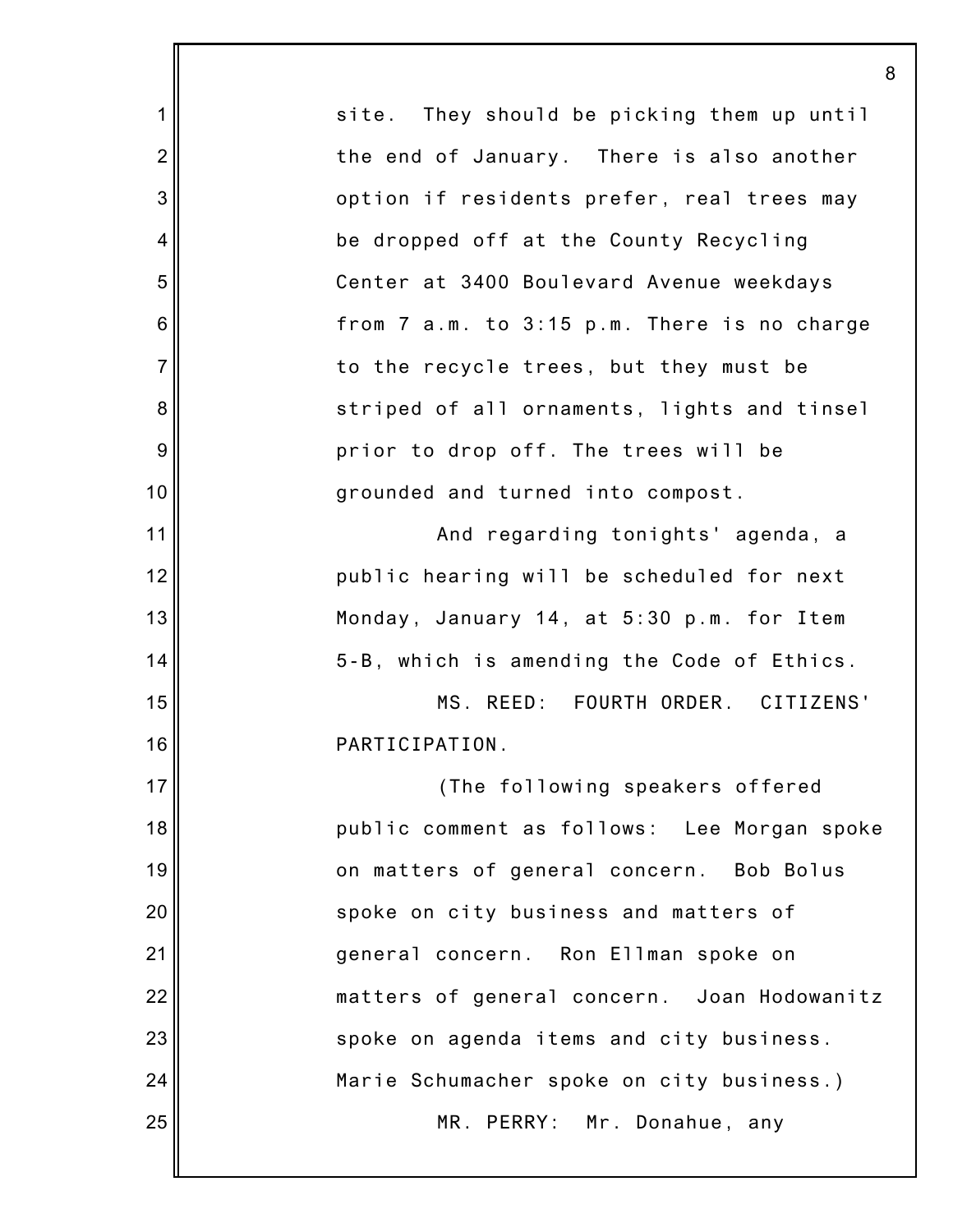| 1               | comments?                                    |
|-----------------|----------------------------------------------|
| $\overline{2}$  | MR. DONAHUE: Just one quick                  |
| 3               | comment, I'd like to wish everyone a happy   |
| 4               | and healthy new year. We have a lot that we  |
| 5               | are going to have to get done this year and  |
| $6\phantom{1}6$ | I'm hopeful that this council along with the |
| $\overline{7}$  | administration will be able to work together |
| 8               | for the betterment of the citizens that we   |
| 9               | represent. That's all I have for tonight.    |
| 10              | Thank you.                                   |
| 11              | MR. PERRY: Thank you. Mr. Evans,             |
| 12              | any motions or comments?                     |
| 13              | MR. EVANS: Yes, I do. First of               |
| 14              | all, I'd like to take a moment to            |
| 15              | acknowledge the passing of Dr. Peter Cupple. |
| 16              | I had the pleasure of serving with Dr.       |
| 17              | Cupple on the Board of the Architectural     |
| 18              | heritage Association and the Historic        |
| 19              | Architectural Review Board of the HARB.      |
| 20              | Peter was a tireless advocate for the arts   |
| 21              | and a champion to the cause of historic      |
| 22              | preservation his entire life. He was a       |
| 23              | gentleman, a true renaissance man, and a     |
| 24              | great friend and he will be missed by every  |
| 25              | person that every crossed his path, so rest  |
|                 |                                              |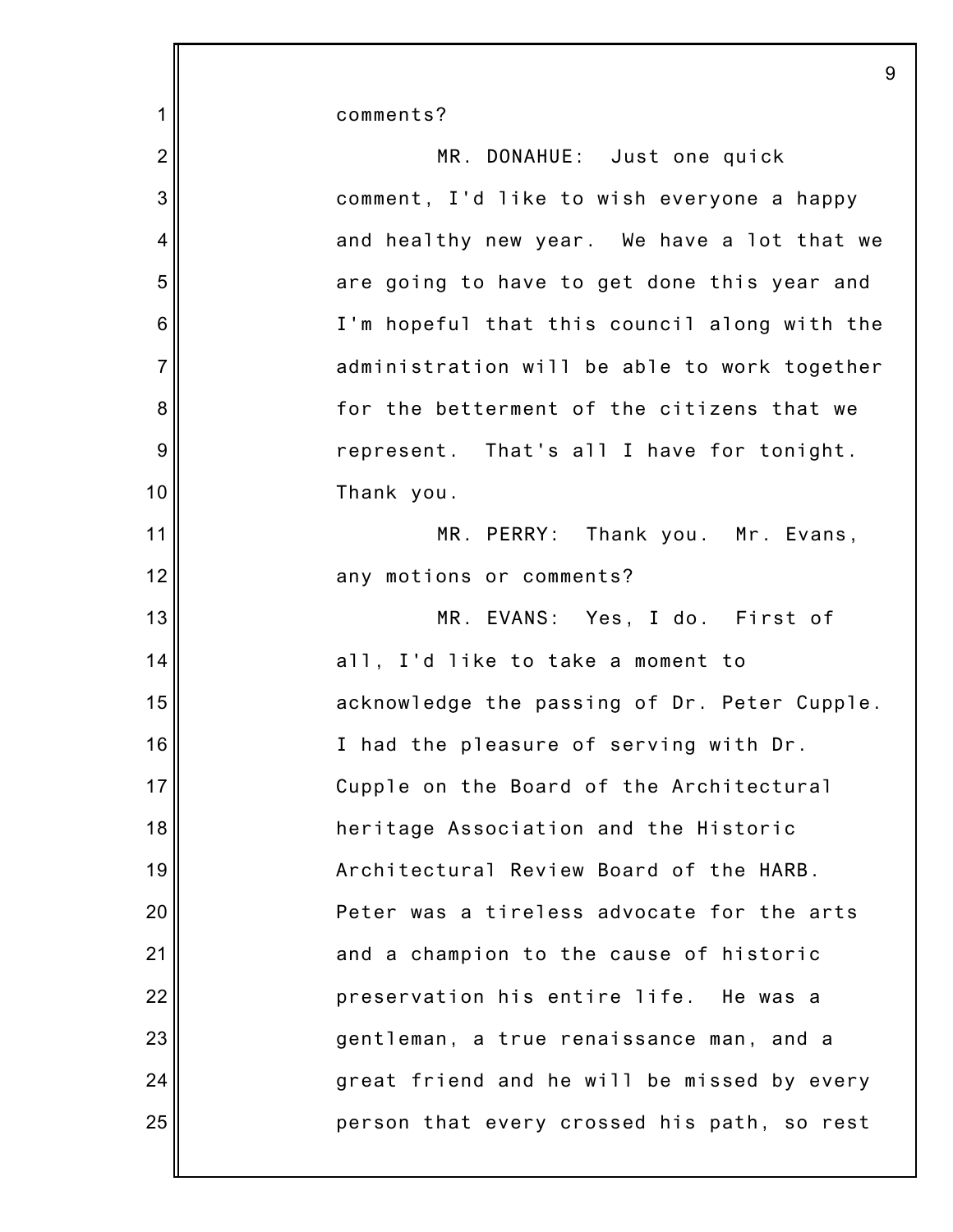in peace, Peter.

1

2 3 4 5 6 7 8 9 10 11 12 13 14 15 16 17 18 19 20 21 22 23 24 25 Since this is our first meeting of 2019, I find it only fitting that our first legislative act for the new year will be to introduce an amended ethics guidelines for the City of Scranton. In doing so, we are ushering in a new era or transparency and trust. The public deserves no less than than their government and I'm extremely proud to be part of a city council that has taken the lead on this issue. I would also like to thank Councilman Gaughan for championing the effort. While the new code is extremely comprehensive, I'm particularly excited that it will include campaign finance reform. I cannot stress how important and groundbreaking this is for Northeastern Pennsylvania's largest city. This not only will help level the playing field in many ways, but it will attempt to minimize the impact of infusions of large amounts of money that may have influenced elections in the past and will in the future. Hopefully it will not.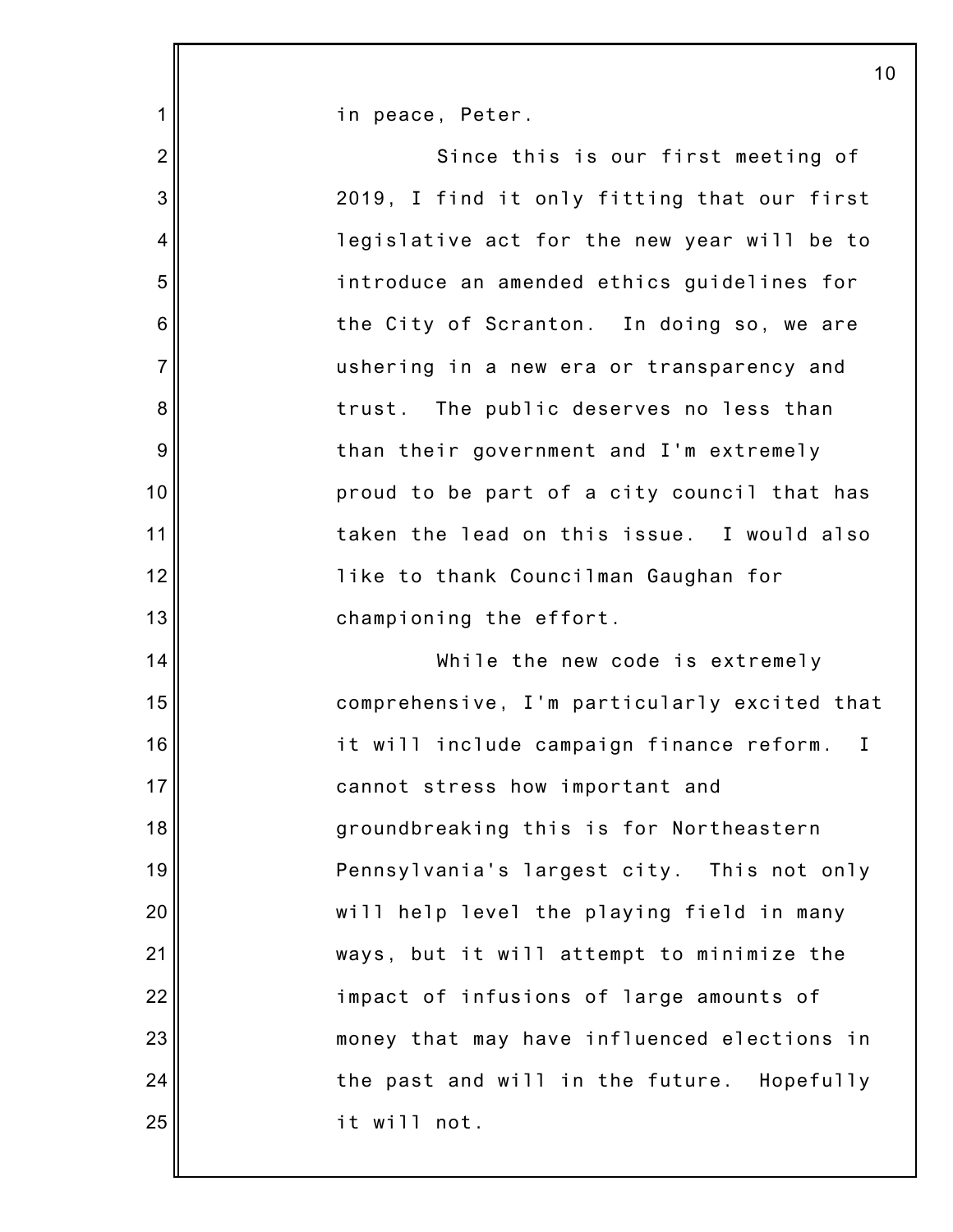1 2 3 4 5 6 7 8 9 10 11 12 13 14 15 16 17 18 19 20 21 22 23 24 25 Also, in the last four plus years that I have been a member of city council I can point to many positive achievements that have happened for the city because of the dedication of the gentlemen sitting to my right as well Bob McGoff and Joe Wechsler, but 2019 has the opportunity to be the most significant year ever in terms of creating lasting, positive change, change that in some ways may have short-term effects, but more likely will have long-term effects that will be seen for years and years to come, but none of it will happen without a renewed commitment from those that are charged with making that positive change happen. Tonight I'm reinforcing my commitment to make those changes a reality this year. Changes like seeing the implementation of See, Click, Fix and the Smart Cities kiosk program. Changes like a downtown mobility study that will focus on our city's walkability as well the implementation of many of the great ideas that I'm sure will come out of that study, a new zoning code, blight reduction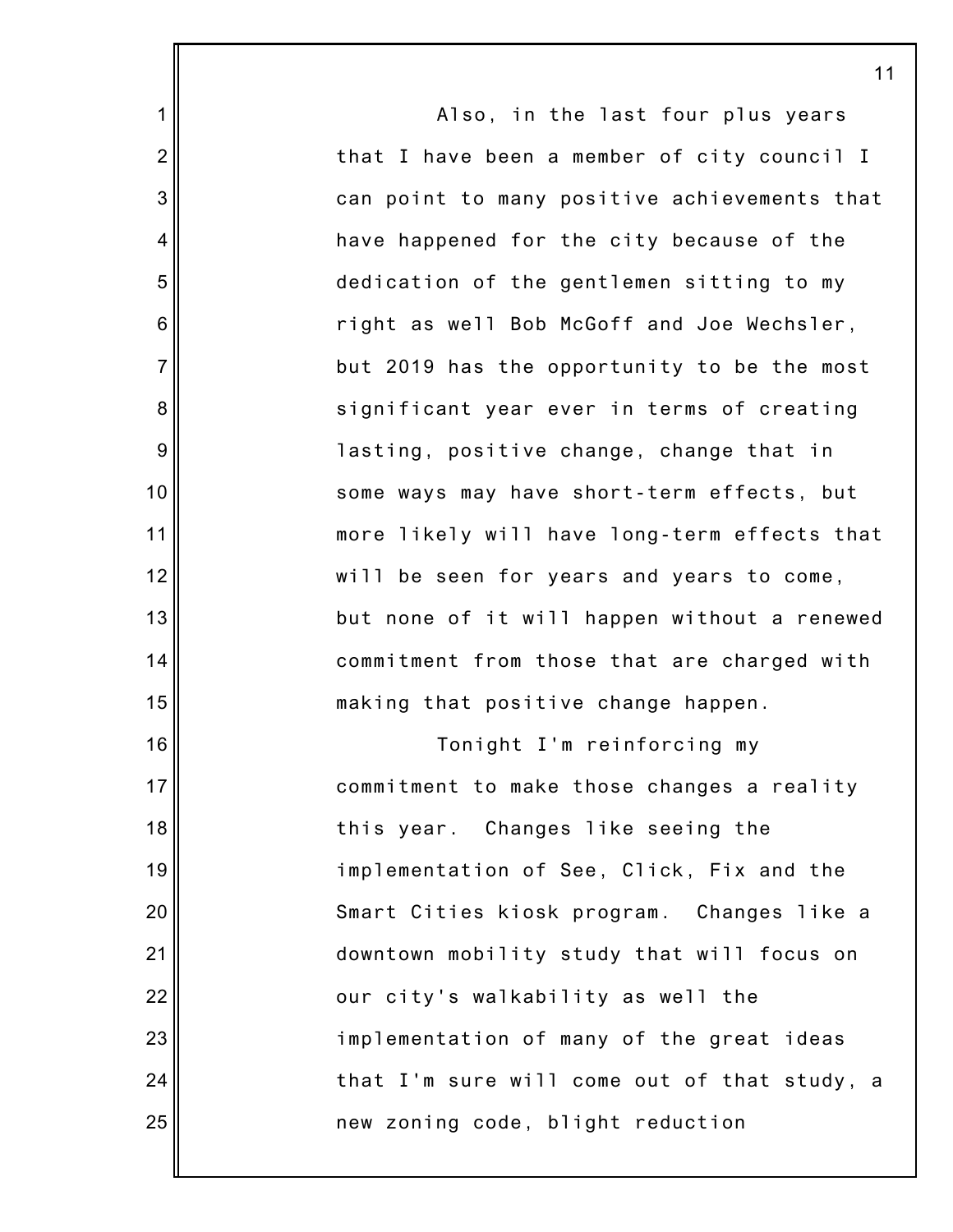recommendations including a revamping of the quality of life ticket program, the removal and reduction of dozens or more fees and fines as well as a revised condemnation and demolition policy. Additionally, we will need to make changes to policies that will create a more business friendly climate in every department in this city. The elimination of the unfair and Draconian mercantile and business privilege tax and it's replacement with a broader, fairer payroll tax, an expanded historic district for the downtown, the continuation of additional funding for the SHAP program, which is a successful program that we developed for first-time homebuyers. The development of a companion program which will be called a beautiful block grant program can be now shortly which we funded in part by nonprofits, foundation and others. The implementation of a permanent and comprehensive storm water management strategy. The continuation, of course, of the idea sessions, the implementation of an internship program in

1

2

3

4

5

6

7

8

9

10

11

12

13

14

15

16

17

18

19

20

21

22

23

24

25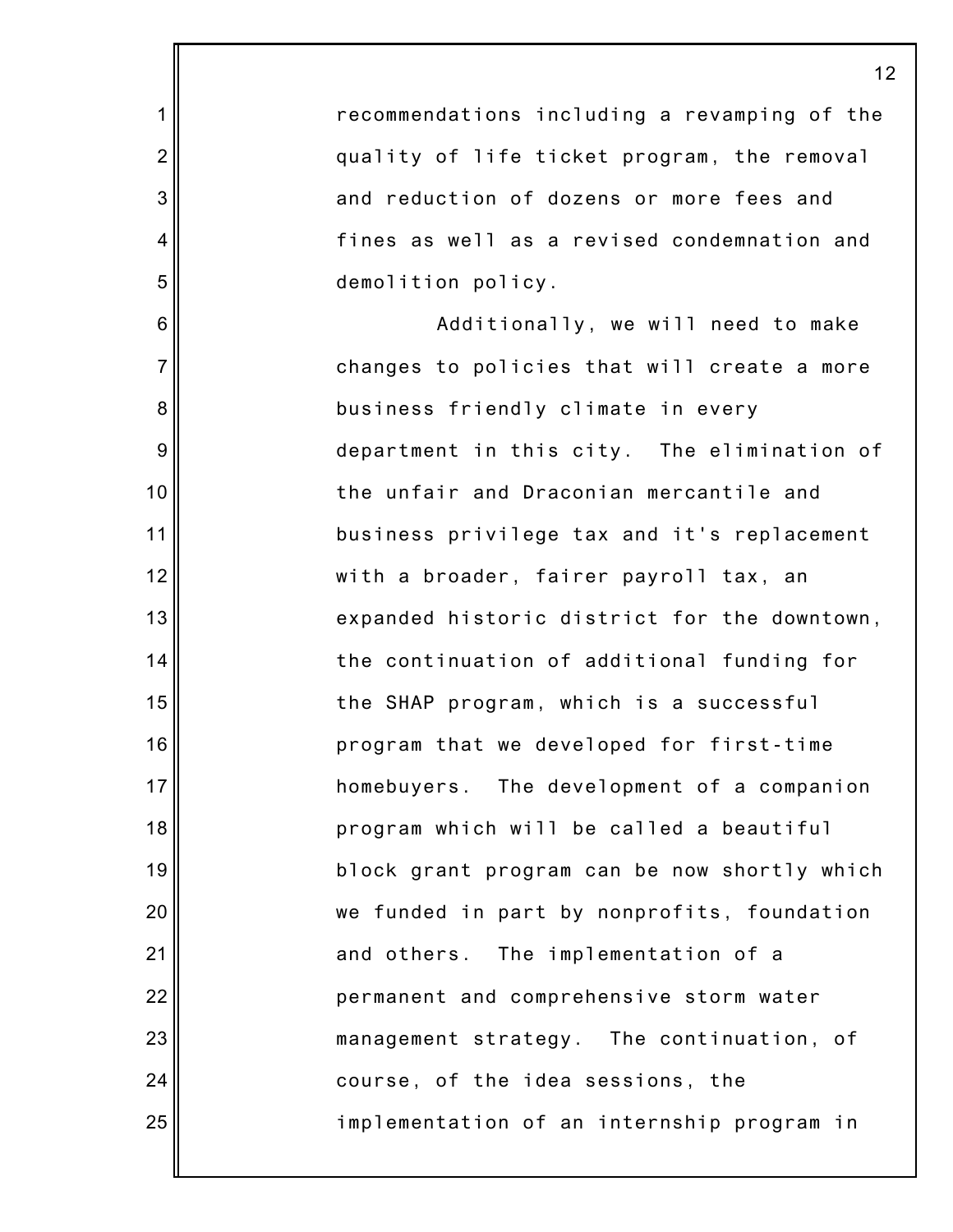our city council office, and what I view as a very important the expanded use of city council work sessions to move along these and other initiatives that my council colleagues would like to champion. We need to root out and implement innovation at every opportunity.

1

2

3

4

5

6

7

8

9

10

11

12

13

14

15

16

17

18

19

20

21

22

23

24

25

As I have stated before, innovation is only creative ideas that are completed. 2019 would be about getting ideas completed. We have an opportunity this year to change our city forever and we can only do it together so my promise is that I will work as hard as I can to make those changes and others that we may not even know about it yet all occur in 2019. I plan on doing all of that with continuing civility, working with others and with the clear vision.

And, finally, I promise what I have done for the four plus years to make those decisions without the need to view results through a political prism but in the context of what is right for the City of Scranton.

So I ask my colleagues, all of whom who have shown great support for many of the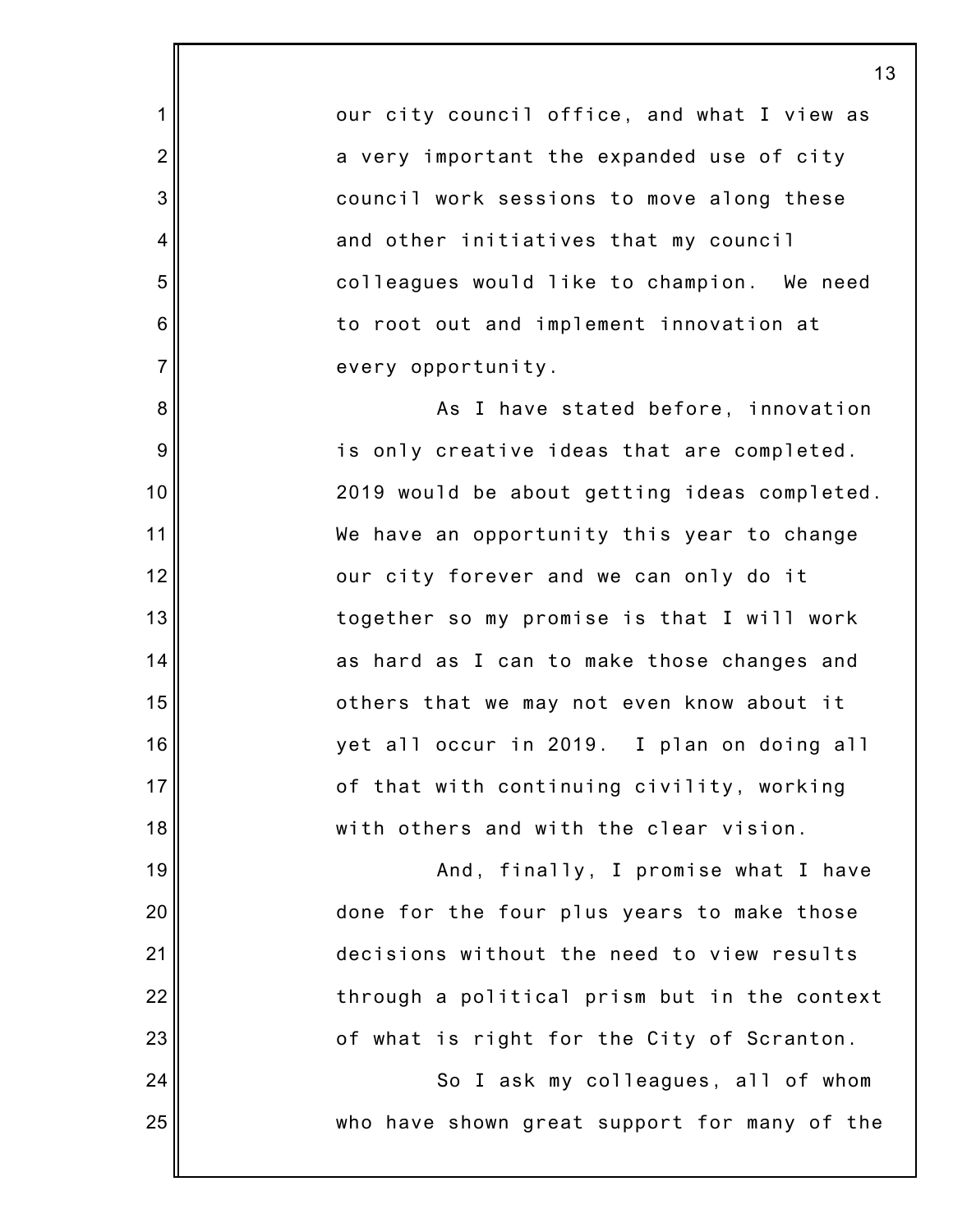1 2 3 4 5 6 7 8 9 10 11 12 13 14 15 16 17 18 19 20 21 22 23 24 25 14 initiatives that were mentioned earlier, and members of the administration and the public to join in this renewed commitment for 2019 and let's make this year when real positive change happens and the great ideas are finally completed. And that's all I have for tonight. MR PERRY: Thank you. Mr. Gaughan, any motions or comments? MR. GAUGHAN: Yes, thank you. First, I'd like to ask if we can send correspondence to the administration for an update on the Serrenti Center project. The city acquired this Serrenti Center up in the Hill Section and I would like a breakdown of how much money the city has spent to date and what grants we have been approved for. When the city acquired the Serrenti building I was against that for a number of the different reasons, number one being that I thought it would cost a significant amount of money, number one, to maintain the building and to improve it. One of the reasons that the administration used, from what I can remember, in saying that the city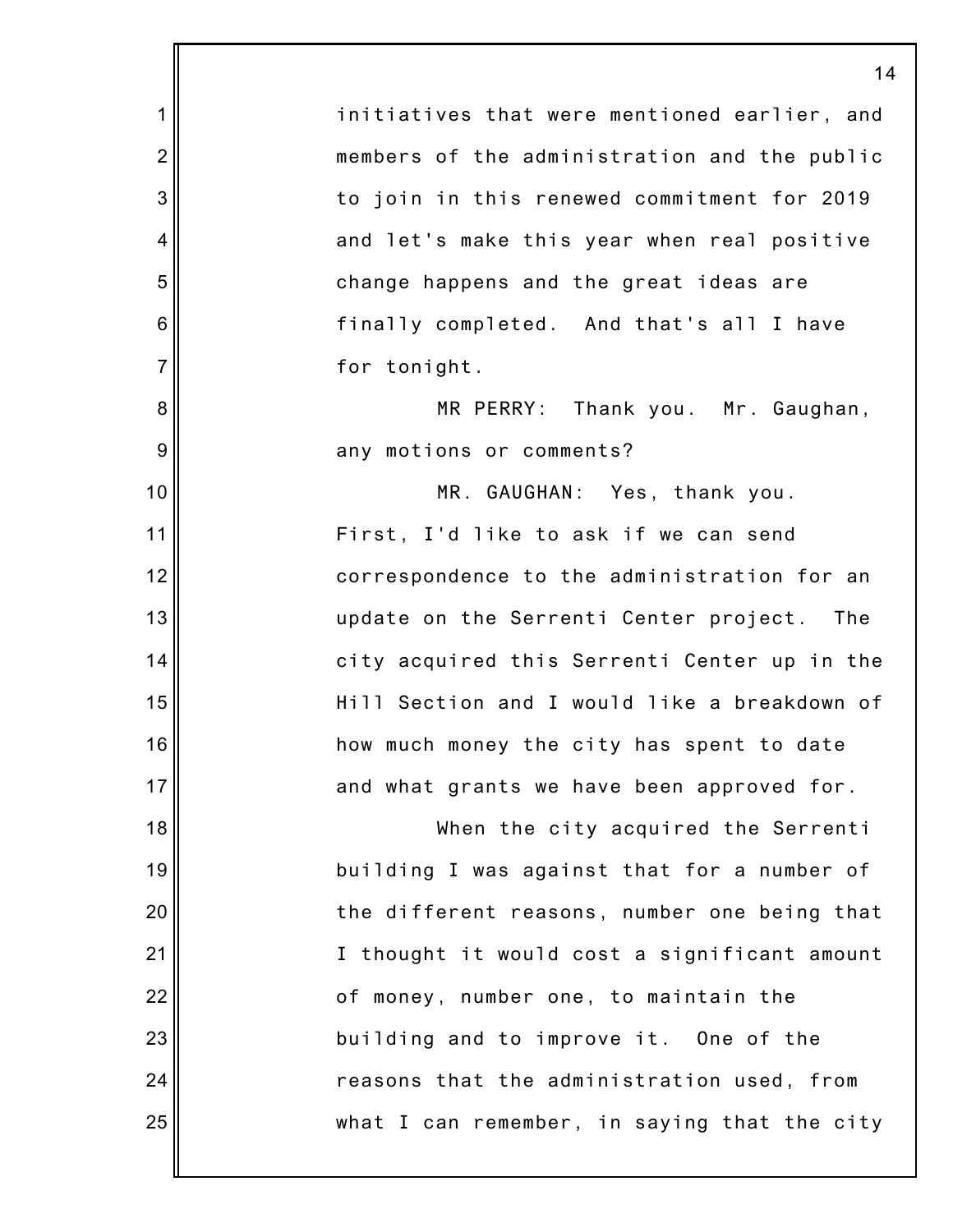needed to acquire the building was they needed more storage and if they did not acquire the Serrenti Center building they would need to build a pole barn structure on the site of the Scranton Police Department headquarters.

1

2

3

4

5

6

7

8

9

10

11

12

13

14

15

16

17

18

19

20

21

22

23

24

25

So in the 2019 budget, it says that the city will be spending money to construct a pole barn in the parking area for storage. Again, I was under the assumption that this would not -- this expenditure would not have to take place if the city acquired the Serrenti Center so if we can get an explanation on that I would appreciate it.

I'd also like to send correspondence to Mayor Courtright and the superintendent of the Scranton School District on what steps both administrations have taken or will take with regard to the recommendations and suggestions from the shared services committee. In December, Councilman Donahue and I have had presented along with members of the Scranton school board a list of recommendations, kind of a guideline on things that we found where the city and the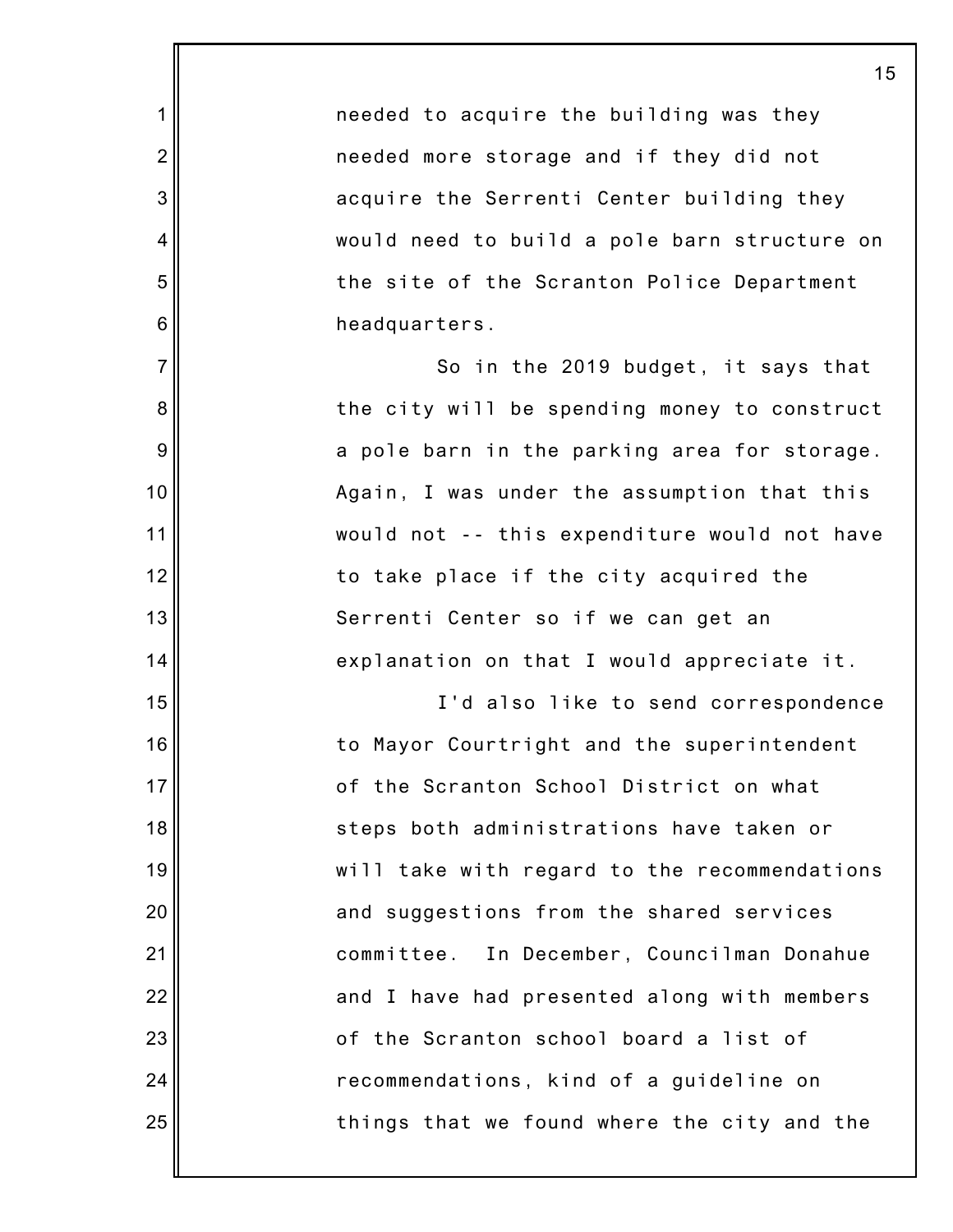school district could work together to share services to become more efficient and to possibly save money, so I do think we need an update on that so we do not let that conversation die out, so if we could send that I'd appreciate it.

1

2

3

4

5

6

7

8

9

10

11

12

13

14

15

16

17

18

19

20

21

22

23

24

25

Also, I did meet with Representative Julie Shoemaker-Cohen from the University of Scranton about the internship program between the University and our office. It was a really great conversation that we had, I would like to get this underway by the end of the month, in the beginning of the February at the latest. I have spoken to Mrs. Reed about it. There is a template that we are going to use that the mayor's office currently uses for interns that they try to get from the University so we are going to use that as a guideline and we will continue to have conversations about that, but I think moving forward that's a really positive accept for the city and for city council's office.

> The other part of that, and Councilman Evans and I and Councilman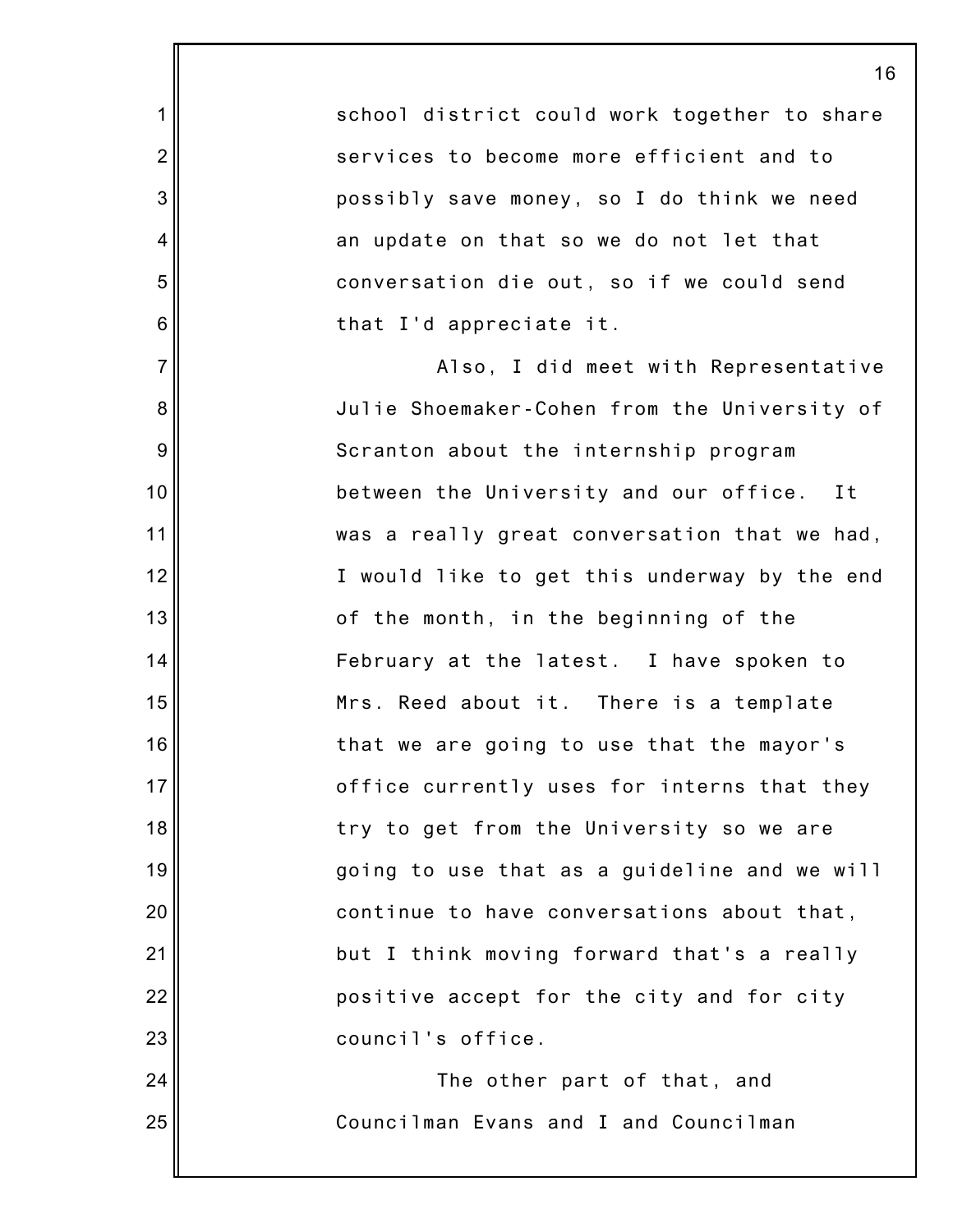Donahue, Perry and Rogan often talk about the city's lack of presence on social media, whether it be Facebook or Twitter, Instagram, whatever. It seems to me that there are a lot of people that use social media anymore, so I do think it would be beneficial for the city to have a presence on social media, whether it's pushing out notifications or updates to projects going on in the city, leaf collection when they are picking up garbage and recycling, different things like that, and I think we can tie that into our potential internship program with the University of Scranton so that's the conversations that are ongoing.

1

2

3

4

5

6

7

8

9

10

11

12

13

14

15

16

17

18

19

20

21

22

23

24

25

In December I spoke about bringing the American Lung Association to discuss requiring more signage where tobacco is sold within the city and looking at possibly banging establishments from selling tobacco within 1,000 feet of schools within the city. I also would like to discuss the vaping epidemic and what we might be able to do legislative to curb that so I will ask my colleagues if we can schedule that meeting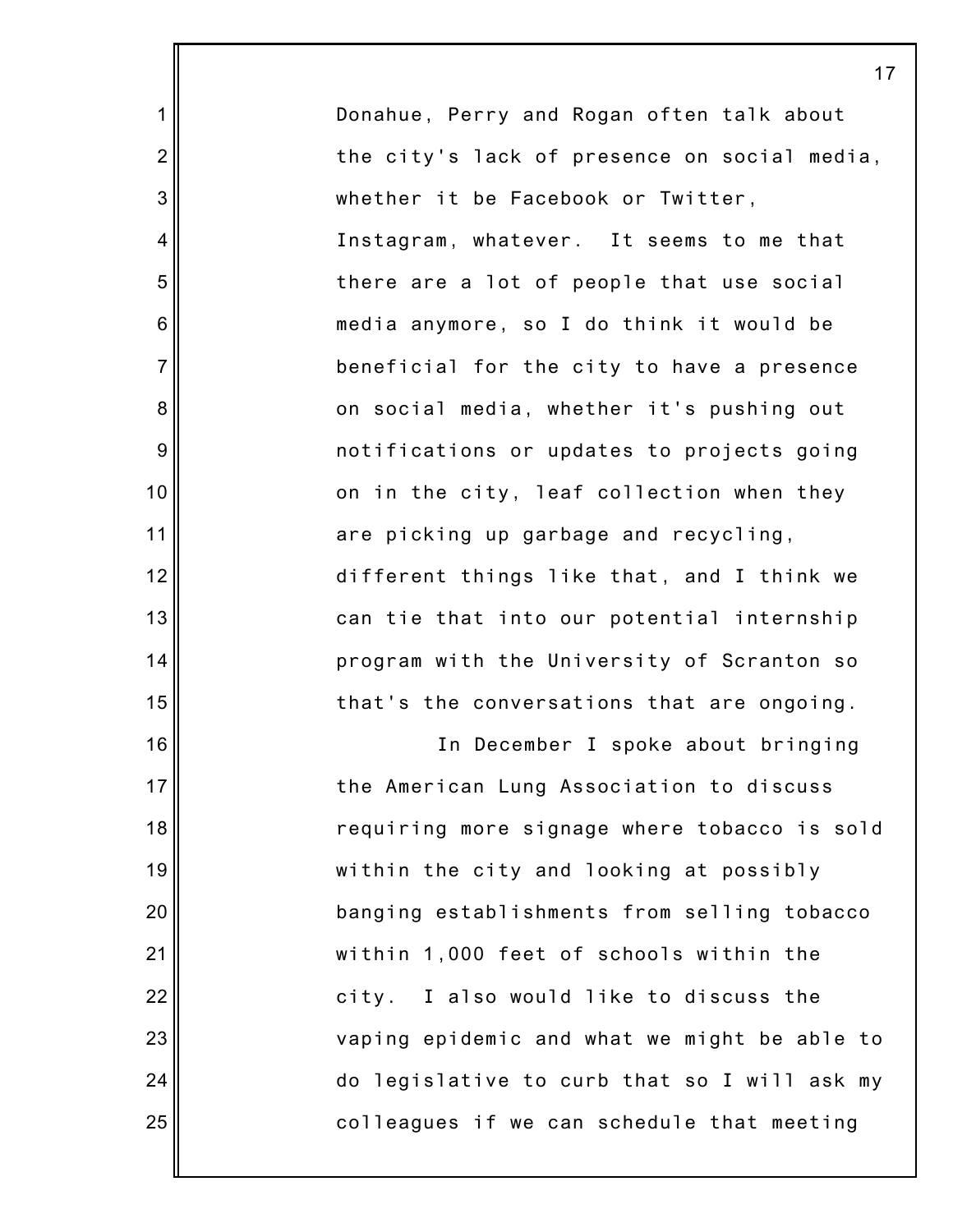|                | 18                                           |
|----------------|----------------------------------------------|
| 1              | with the American Lung Association over the  |
| $\overline{2}$ | next few weeks.                              |
| 3              | Mrs. Schumacher brought up tonight           |
| 4              | two points, number one, the homeless         |
| 5              | population and what the city's policy is or  |
| 6              | the police department's policy, and the      |
| $\overline{7}$ | opioid crises. I think at this point we      |
| 8              | should probably invite, if my colleagues     |
| $9\,$          | would agree, Chief Graziano in to discuss    |
| 10             | both of these topics, especially the opioid  |
| 11             | crises, we have had, as has been pointed out |
| 12             | in the newspaper, multiple tragic overdoses  |
| 13             | over the last month. What we can do          |
| 14             | legislative I'm not sure, but I do think     |
| 15             | that we should get an update from the chief  |
| 16             | and see what direction our department and    |
| 17             | our city is moving in combatting that.       |
| 18             | Also, Mrs. Reed, if you could just           |
| 19             | send a reminder to the administration to see |
| 20             | if they could put the 2019 budget on the     |
| 21             | website and an update on the capital budget  |
| 22             | as was mentioned as well. And that's all I   |
| 23             | Thank you.<br>have.                          |
| 24             | MR. PERRY: Thank you, Mr. Gaughan.           |
| 25             | Just a couple of things from tonight's       |
|                |                                              |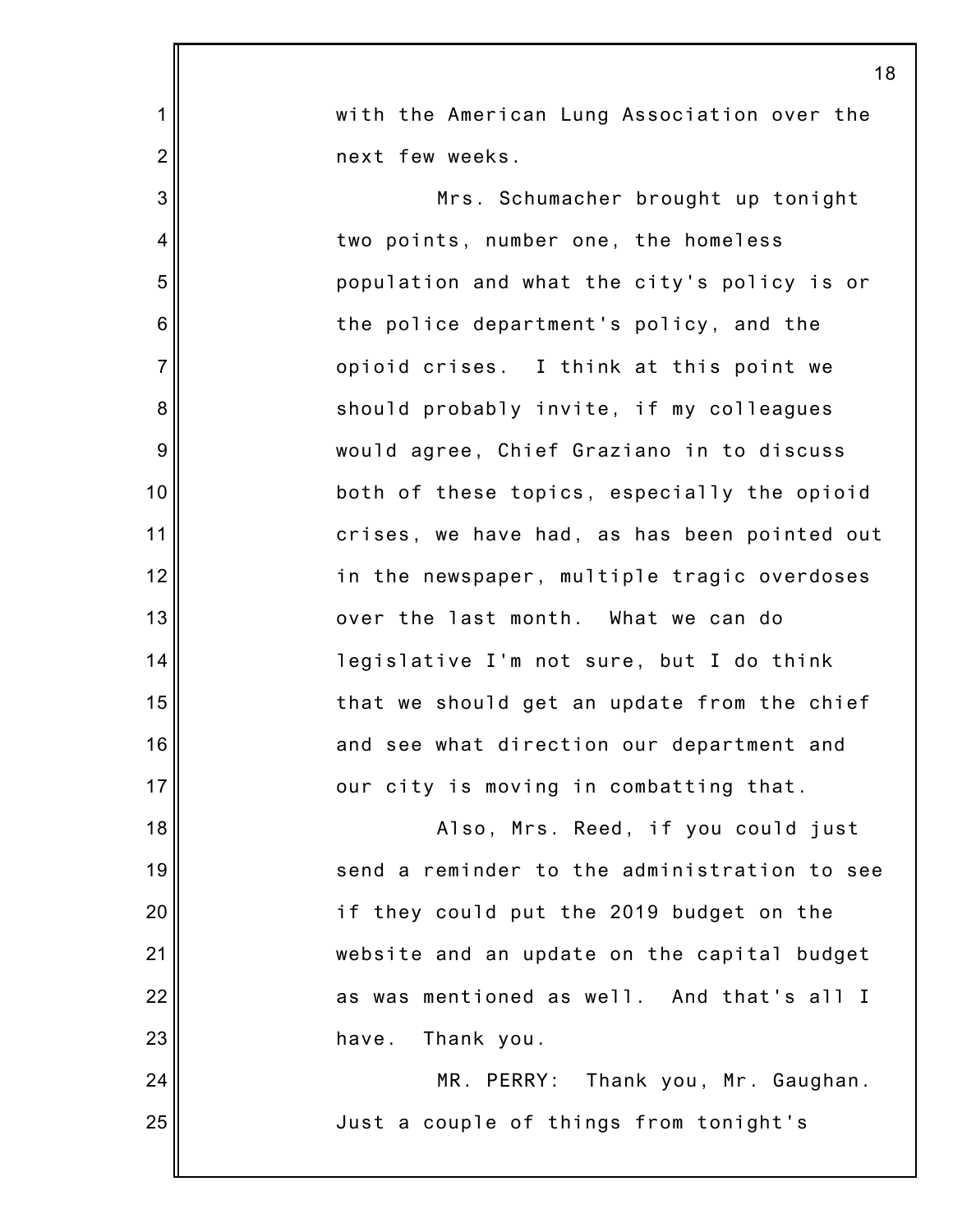meeting. Mrs. Reed, if we could send something to Mr. Bulzoni and Mayor Courtright about the Arcadis study in light of everything that has happened in Luzerne County in the last couple of days it just puts a new emphasis on what we are going to be dealing with and I think we all are definitely in the know and should be in the know and deserve to be in the know of what's happening and where we stand in this process. It's been awhile since we had any kind of update on the status of it so if we can get a status on when we should receive something and if even if it's not a final living document is there anything they could share with us that we could explain or leak out to the public because, you know, this isn't going away and that bolder is only getting closer. And echoing what Mr. Gaughan said about Mrs. Schumacher's comment, I think

1

2

3

4

5

6

7

8

9

10

11

12

13

14

15

16

17

18

19

20

21

22

23

24

25

that's an excellent idea to get Chief Graziano in here on both issues, the homeless issue that we have is no where near the epidemic that is some areas, but that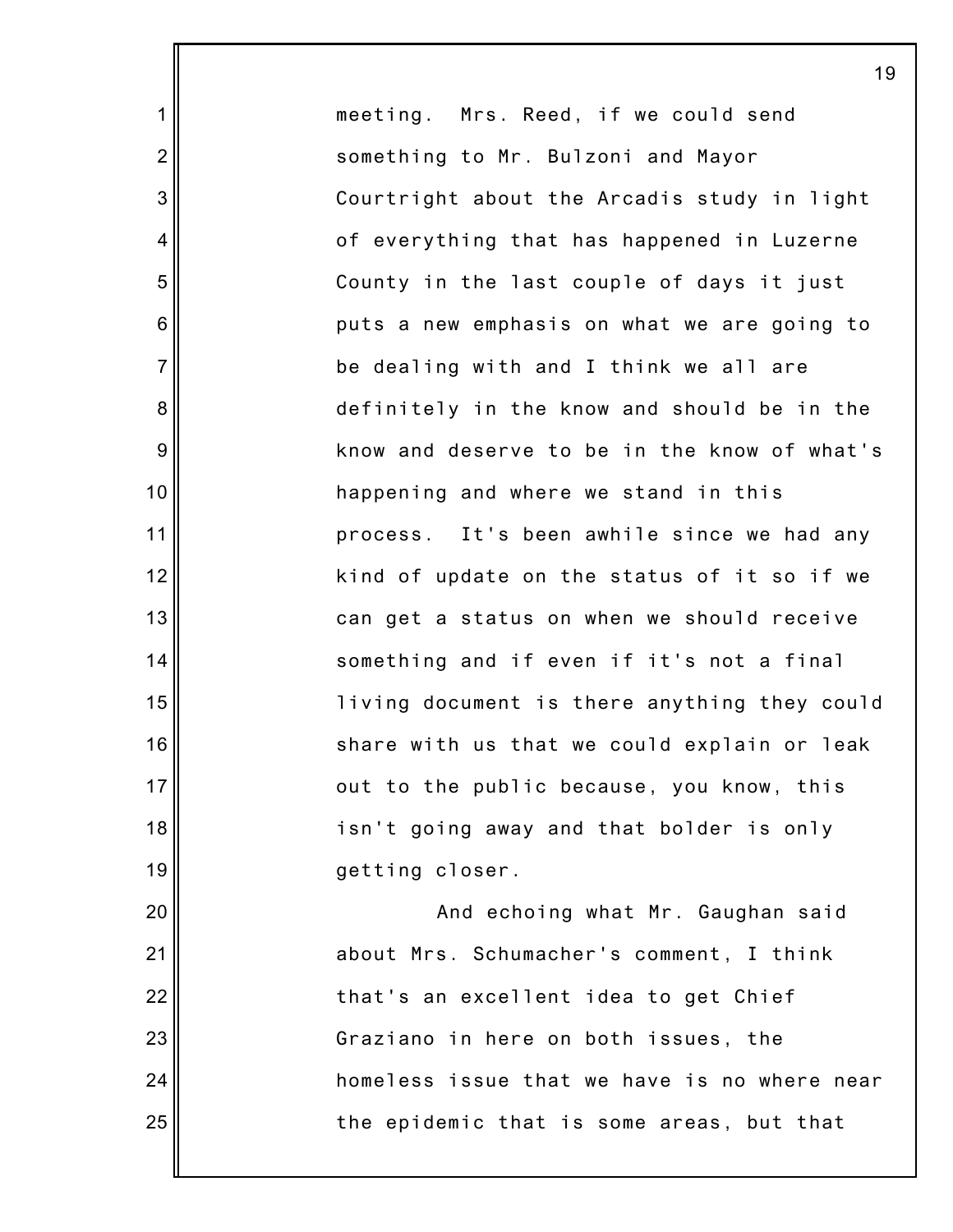|                | 20                                           |
|----------------|----------------------------------------------|
| 1              | doesn't mean we don't have one and that      |
| $\overline{2}$ | doesn't mean that what we have we can't do   |
| 3              | better, so it's a good starting point to     |
| 4              | know where we are at and what we actually do |
| 5              | about it currently.                          |
| 6              | And the opioid epidemic, you know, I         |
| $\overline{7}$ | was one of the first people on the record    |
| 8              | saying this years ago about how that         |
| 9              | devastates not only families but communities |
| 10             | and our entire area and, you know, any life  |
| 11             | we can save is worth all of the efforts that |
| 12             | we can put into it because it's an awful     |
| 13             | situation.                                   |
| 14             | And while we are waiting for Chief           |
| 15             | Graziano to free up a chunk of time to come  |
| 16             | and meet with us if it's not too much to ask |
| 17             | of him could he send us the policy that he   |
| 18             | currently has and enforced with the Scranton |
| 19             | Police Department for caring for, managing   |
| 20             | our homeless population in the city as well  |
| 21             | as the policy for administering Narcan, kind |
| 22             | of centraled around the training, how we log |
| 23             | it once it's used and do we have any         |
| 24             | follow-up in place for the recipients.       |
| 25             | Thank you.                                   |
|                |                                              |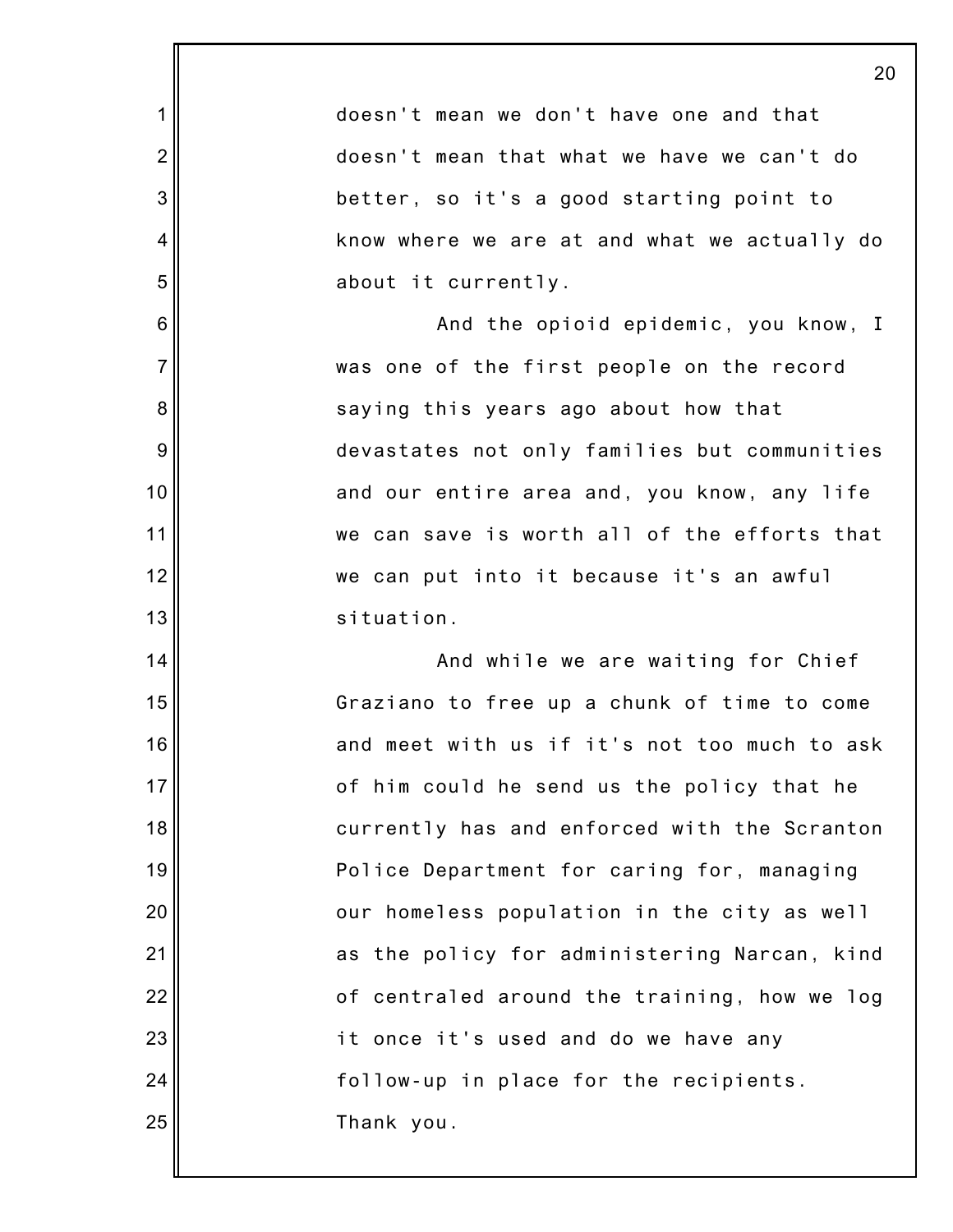|                | 21                                           |
|----------------|----------------------------------------------|
| 1              | Other than that, I just want to say          |
| $\overline{2}$ | happy new year to everybody and hope         |
| 3              | everybody had a happy and healthy holiday    |
| 4              | season and thank you.                        |
| 5              | MS. REED: 5-B. FOR INTRODUCTION -            |
| 6              | AN ORDINANCE - AMENDING "THE CODE OF ETHICS  |
| $\overline{7}$ | OF THE ADMINISTRATIVE CODE OF THE CITY OF    |
| 8              | SCRANTON, PENNSYLVANIA."                     |
| 9              | MR. PERRY: At this time, I'll                |
| 10             | entertain a motion that Item 5-B be          |
| 11             | introduced into its proper committee.        |
| 12             | MR. EVANS: So moved.                         |
| 13             | MR. DONAHUE: Second.                         |
| 14             | MR. PERRY: On the question?                  |
| 15             | MR. GAUGHAN: Yes, on the question,           |
| 16             | I am extremely pleased tonight to be able to |
| 17             | vote on this legislation to completely       |
| 18             | revamp the City of Scranton's Code of Ethics |
| 19             | for several reasons.                         |
| 20             | First, I think it's extremely                |
| 21             | important for the residents of our city to   |
| 22             | have confidence in the integrity of their    |
| 23             | government. Every single Scrantonian has a   |
| 24             | right to expect that all city officials are  |
| 25             | independent and are fair towards every       |
|                |                                              |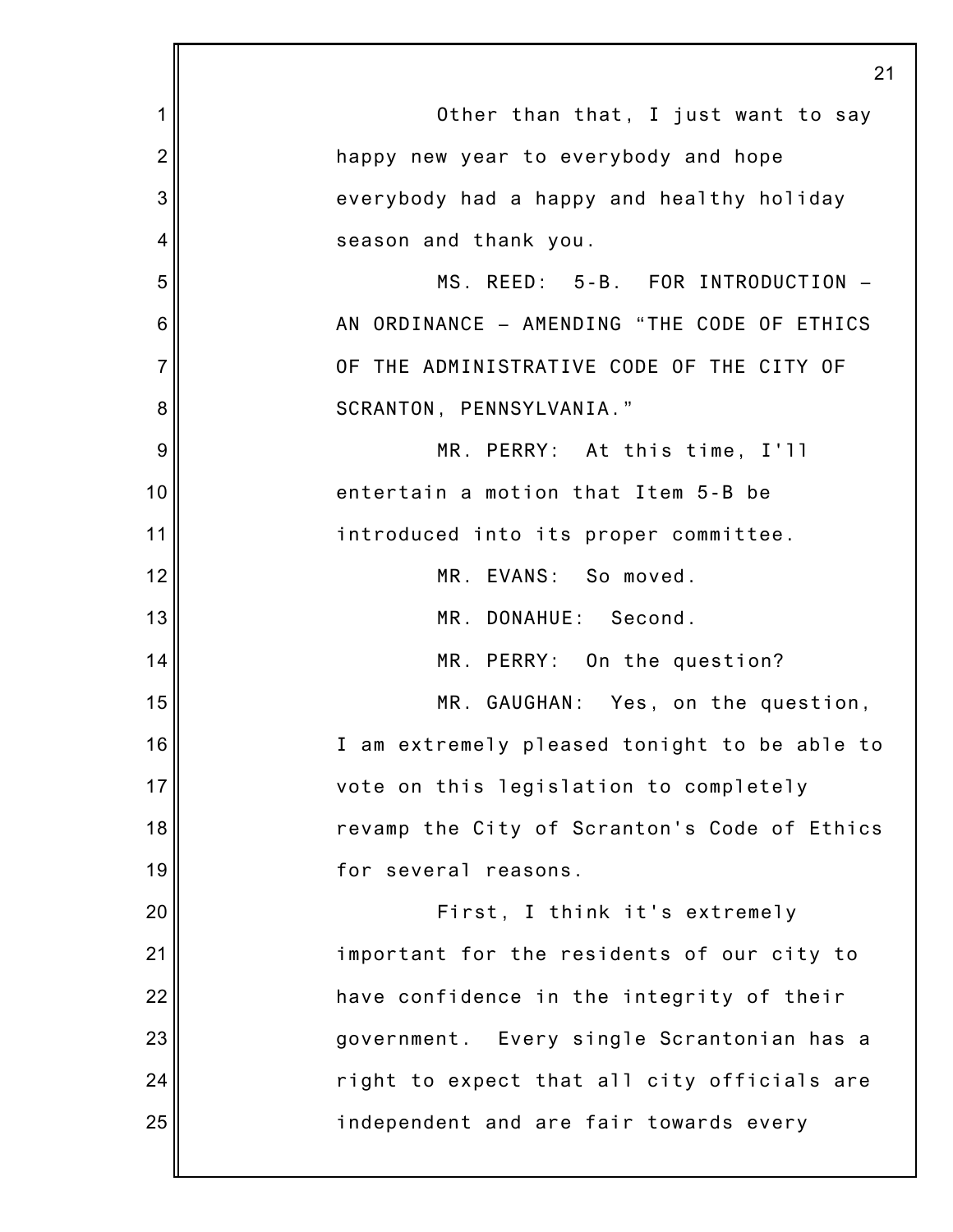single resident and they do not favor a small group of individuals or themselves. A strong Code of Ethics creates a standard of professionalism in the city. This type of the professionalism and transparency should build trust within the community.

1

2

3

4

5

6

7

8

9

10

11

12

13

14

15

16

17

18

19

20

21

22

23

24

25

With several investigations by the Attorney General and Auditor General taking place within our community over the last few months and last few years, it's really caused a black eye for our area and I think it's an important that the City of Scranton set a standard that we are not allow and we will not tolerate any type of corruption. I think that this Code of Ethics should constantly, even after we adopt it hopefully within the next two weeks, be taken off the shelf, dust it off, and revisit it constantly to make sure that it remains up-to-date.

One of the issues, and I brought this up a year or two ago with the current board of ethics is that it basically has as been nonexistent and dormant. Every single board members term had expired yet none were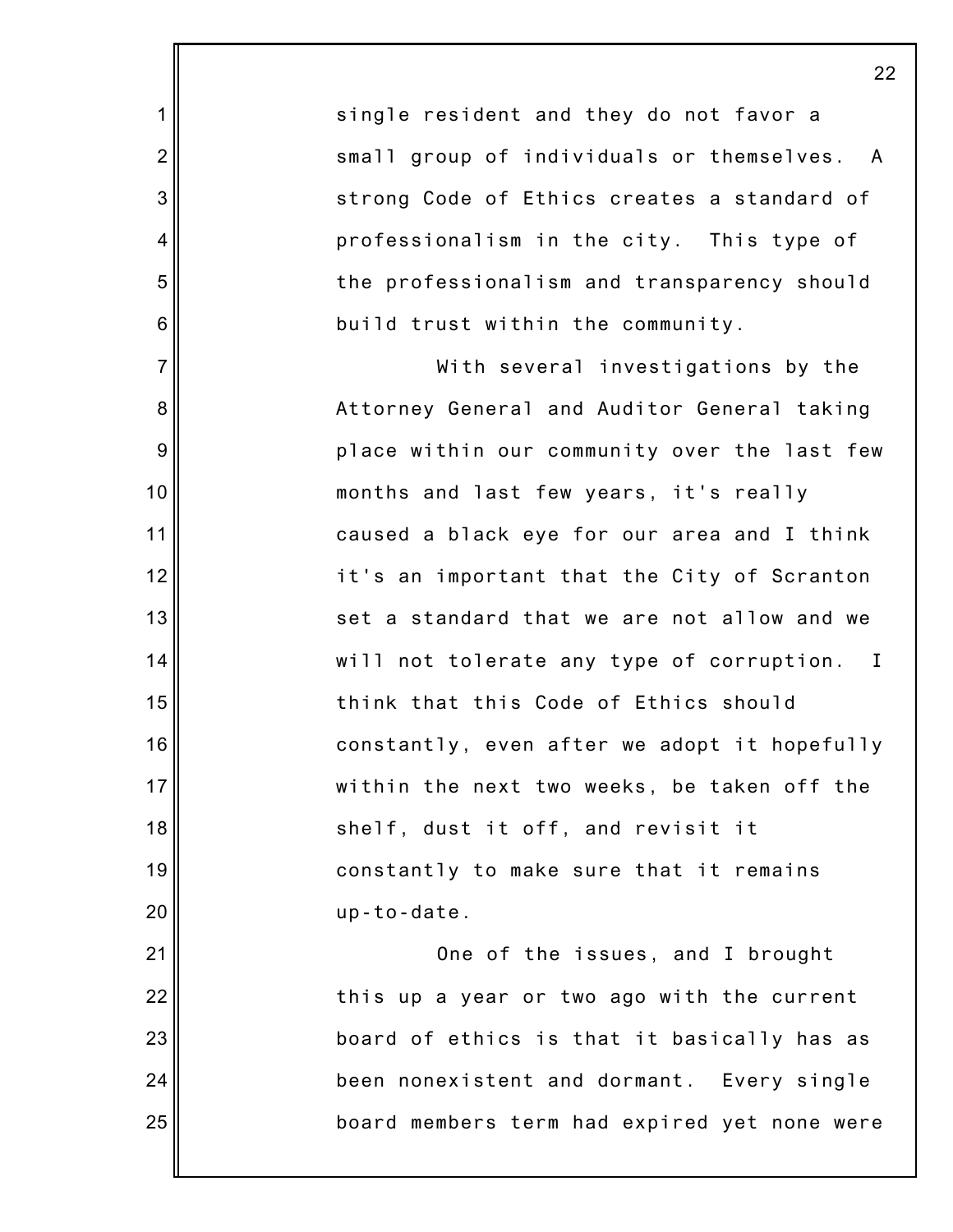reappointed and no new members were appointed even after I had alerted the mayor and the administration. This legislation, it's my belief, gives the ethics board teeth and the tools to do their job. Clear guidelines on how the board should conduct their business.

1

2

3

4

5

6

7

8

9

10

11

12

13

14

15

16

17

18

19

20

21

22

23

24

25

There's a few things I want to highlight. Now, this Code of Ethics is 29 pages so I'm not going to go through every single thing, it is available on the city's website and on council's page if you wanted to view it, but just a few things I want to touch on.

Number one, the composition of the board. This will be changed if this legislation passes. In the past, the mayor would have all five appointments to the Board of Ethics. Under this legislation, council will have two appointments, the mayor will have two and the city controller will have one. I thought that was fair and I have to get credit to Councilman Evans with that idea. I originally wanted council to have all five appointments just for the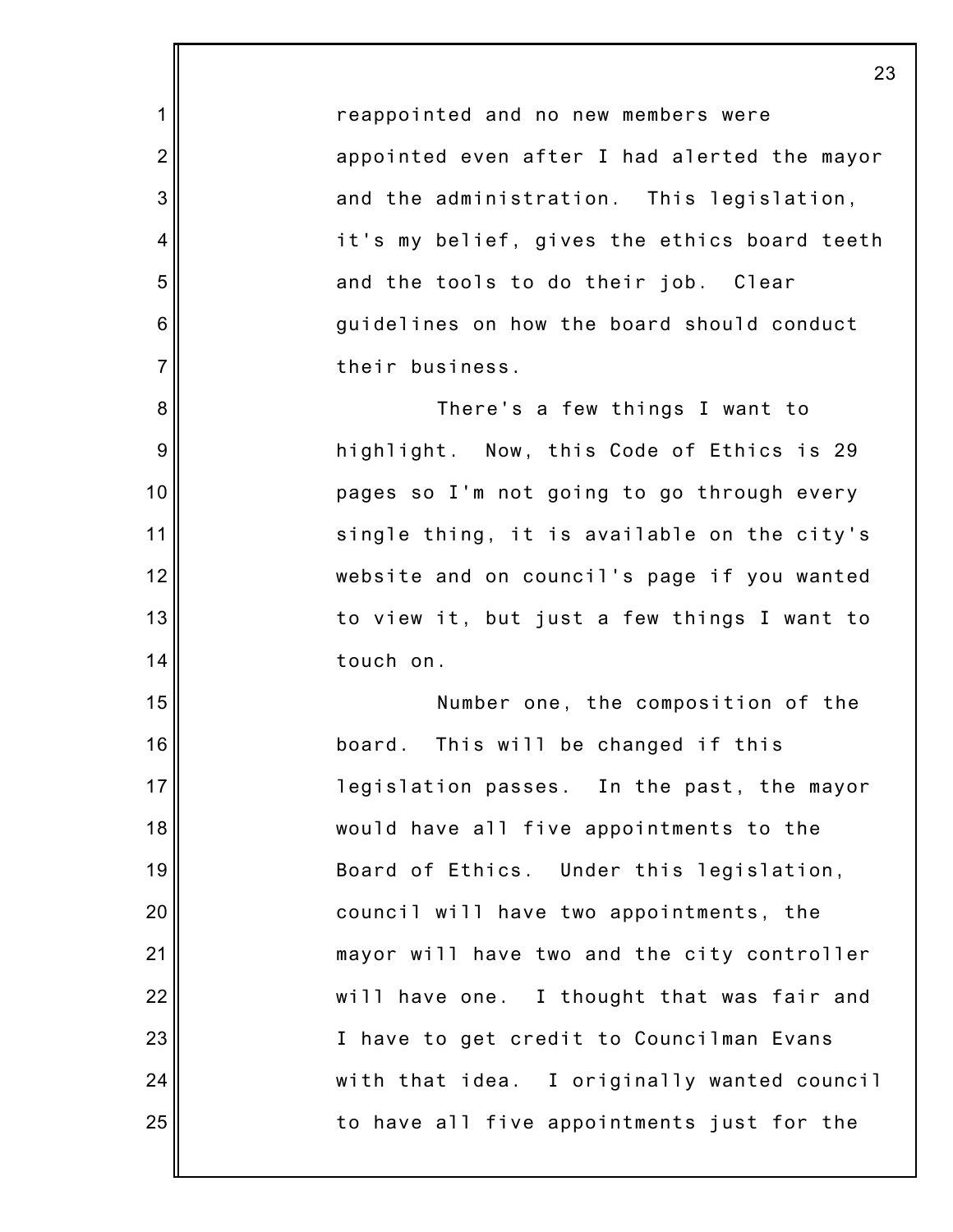|                 | 24                                            |
|-----------------|-----------------------------------------------|
| 1               | check and balance effect of the legislative   |
| $\overline{2}$  | branch on the executive, but I do think that  |
| 3               | that was a fair compromise.                   |
| $\overline{4}$  | Also, within the legislation there            |
| 5               | are strict rulings become city employees and  |
| $6\phantom{1}6$ | city officials receiving gifts and            |
| $\overline{7}$  | solicitations or acceptance of gifts.<br>No   |
| 8               | city official or employee or a member of his  |
| 9               | or her immediate family shall solicit any     |
| 10              | gift, gratuity, money, favors, invitations,   |
| 11              | food, drink, loans, promises or other         |
| 12              | benefits from any person, firm, corporation,  |
| 13              | or association which to his knowledge is      |
| 14              | interested directly or indirectly in any      |
| 15              | manner whatsoever in business dealings with   |
| 16              | the city provided that city official or       |
| 17              | employee has any influence directly or        |
| 18              | indirectly in any manner whatsoever in the    |
| 19              | city's participation in those business        |
| 20              | dealings.                                     |
| 21              | There are several exceptions, I               |
| 22              | won't go through every single one of them.    |
| 23              | There is a case if you do accept a gift and   |
| 24              | it's not minimal, anything other \$50, you do |
| 25              | have to report that to the Board of Ethics    |
|                 |                                               |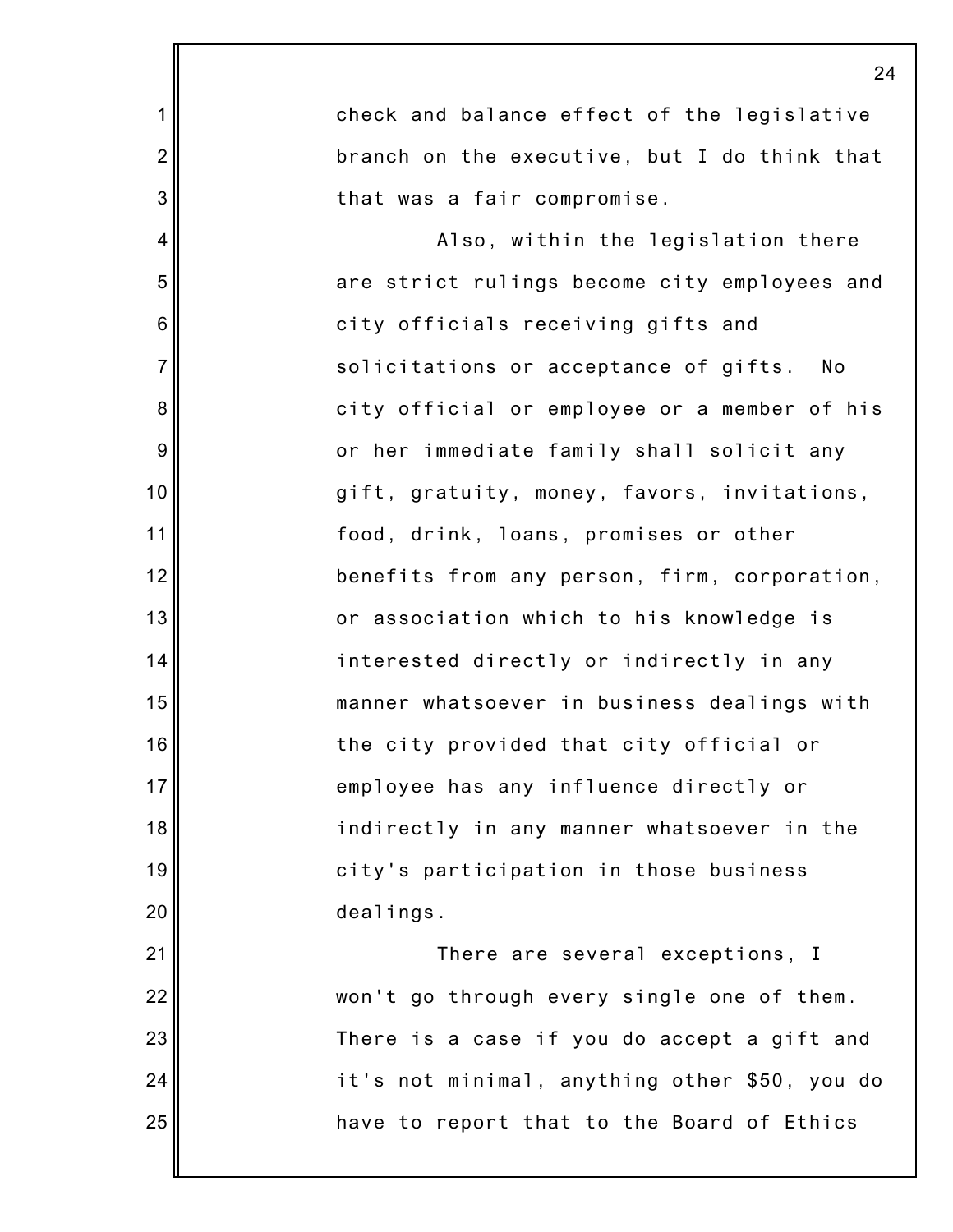1 2 3 4 5 6 7 8 9 10 11 12 13 14 15 16 17 18 19 20 21 22 23 24 25 25 and then they will meet and determine if you have to give the gift back. So, again, there are several -- there is it a very lengthy process that is delineated within this Code of Ethics. Also, this was in the last Code of Ethics but I think it's important to point out, we do have a nepotism policy. Hiring a relative is a special type of conflict that should be avoided. No public official or employee shall appoint, hire, advance or advocate the appointing, hiring or advancing a member of his or her family, his or her immediate family or household member to a city position. I think that's important that that remains in the updated Code of Ethics. Also, whistle blowing, Mrs. Hodowanitz brought that up tonight. Employees are expected to expose any violation of this Code of Ethics by any employee or business entity and they should not expect to be reprimanded in any way or threatened in any way, so that is also delineated in our Code of Ethics.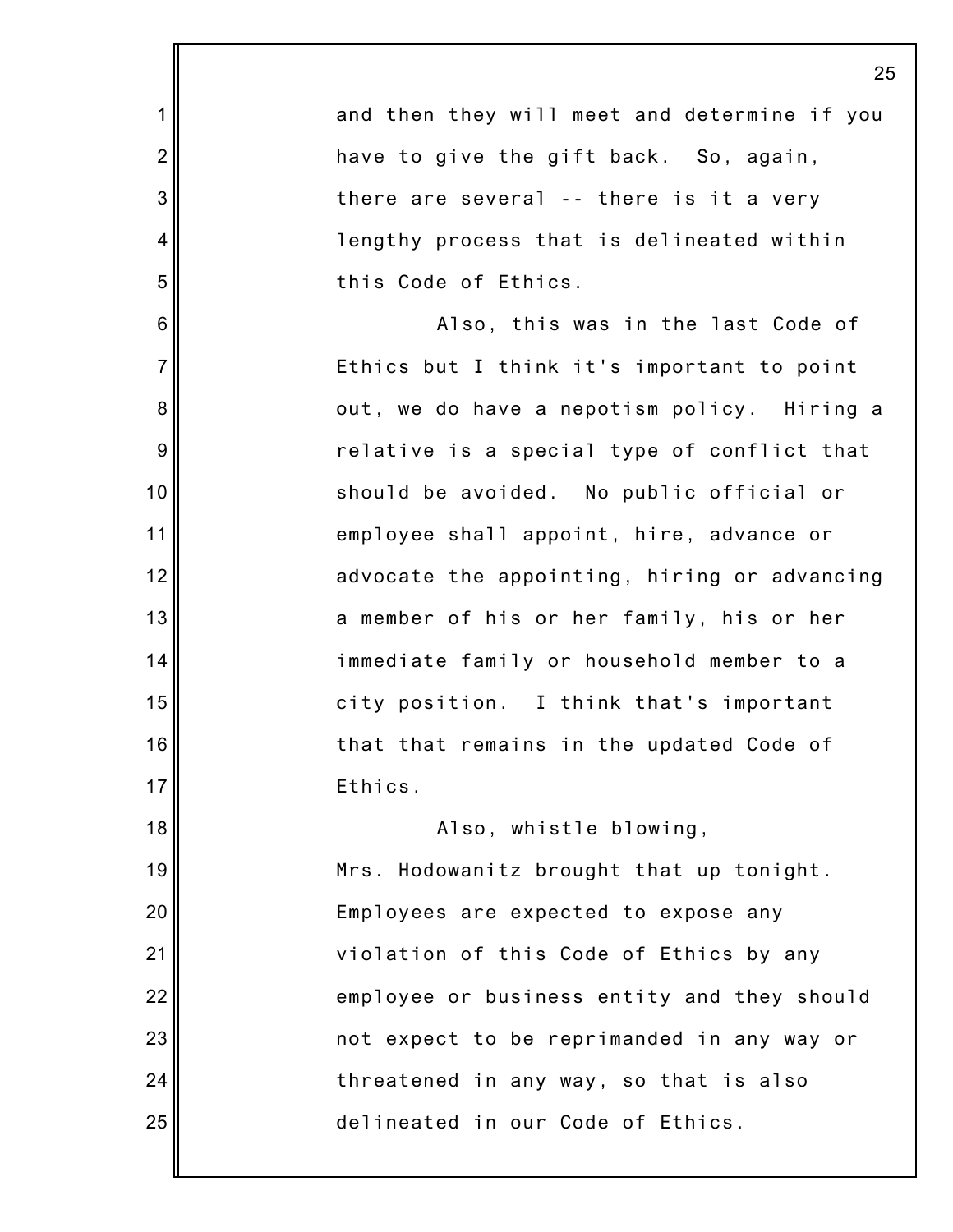There is quite a few other things in here about fraudulent or other activity, use of city property and personnel, political activities, there is lengthy information ab out contracts, the awarding of the contracts, and then there are specific recommendations to the mayor on what happens if you violate the Code of Ethics. One thing we talked about in the caucus that I think is really important, this board will be required to meet every January and elect a chairperson and a vice chairperson. In the past, I don't think it was required that the board meet and, therefore, they became kind of ineffective in and dormant. This board will have to meet and they will be able to give city employees or city officials advisory opinions, and what that means is for any reason you think something is going to be unethical or may look unethical then you should ask for an advisory opinion and get an official opinion from the board so that you can avoid that whole process.

1

2

3

4

5

6

7

8

9

10

11

12

13

14

15

16

17

18

19

20

21

22

23

24

25

There is a section about how can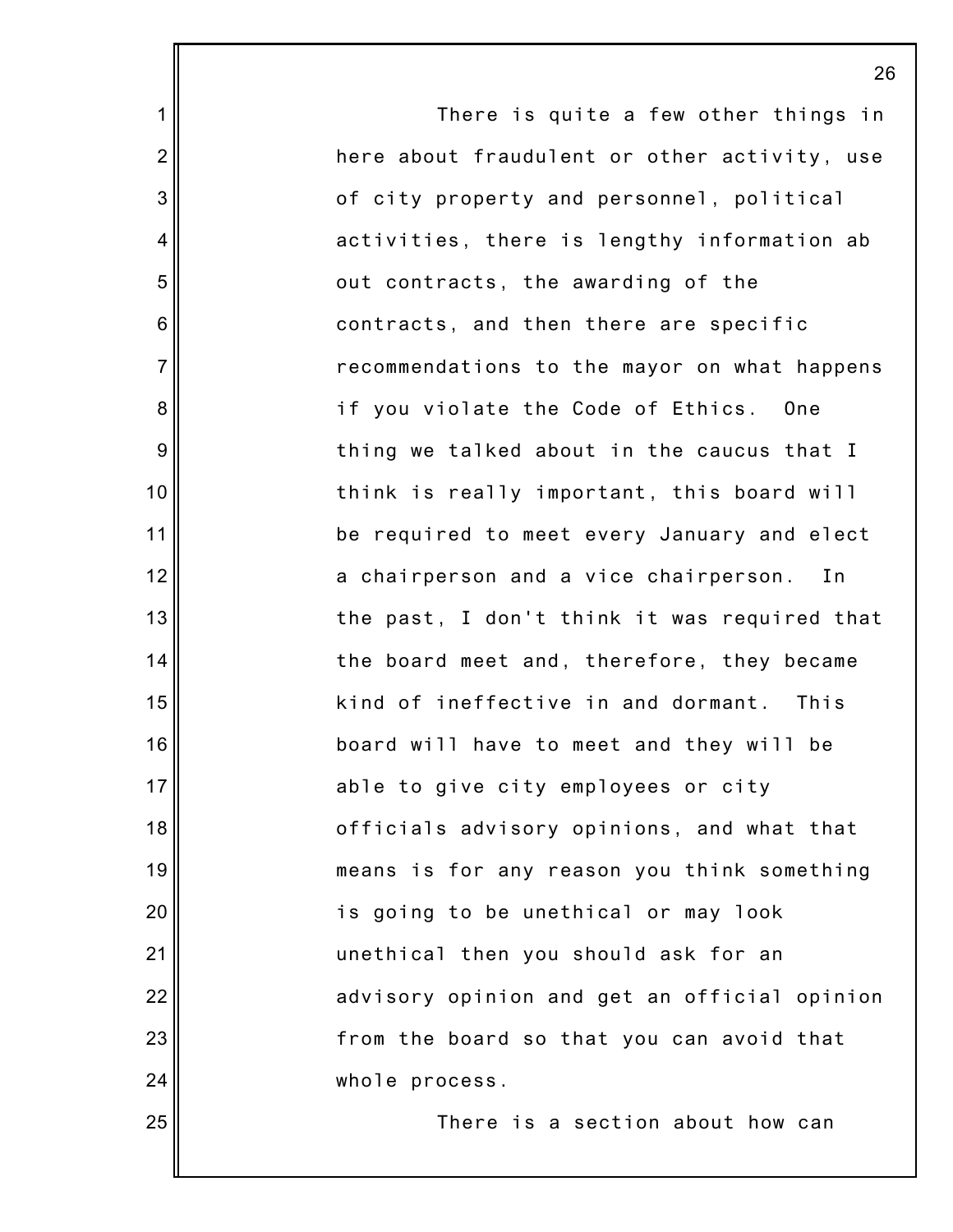make a complaint and the investigation procedure that will take place then after that. I also want to point out, and I think this is very important, that there is a section on here about the confidentiality of the complaint and the wrongful use of the Board of Ethics. I don't think anyone on this council was eager to, you know, redo the Code of Ethics so that there would be fraudulent complaints. In other words, this board -- you can't use this board to harass a city employee just because you don't like them or for any political reason.

1

2

3

4

5

6

7

8

9

10

11

12

13

14

15

16

17

18

19

20

21

22

23

24

25

Again, if you look at this document, it is very, very specific. The complaint process is extremely specific, so in case anybody was wondering about that.

And, finally, and what I think is probably most important is the campaign contributions and reporting requirements. Under this Code of Ethics there will be a limitation on how much an individual can contribute to any political campaign for city office. We are limiting it to \$2,700 in a calendar year. So if you are donating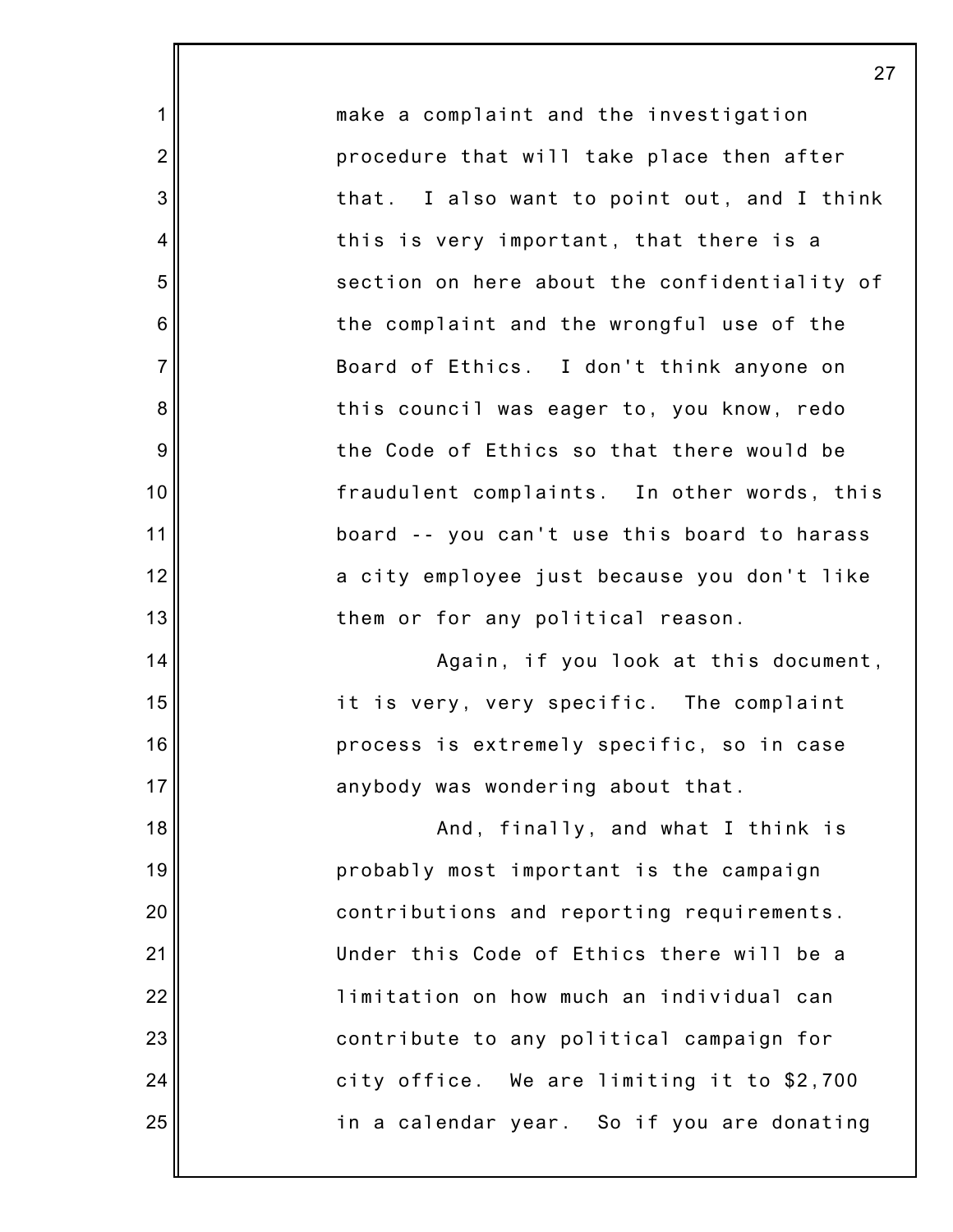to a mayoral candidate, city council, city controller, tax collector, you will only be able to give a maximum of \$2,700, and that is the federal limit. Same thing goes for political action committees and that will be \$5,000, again, staying in line with the federal limit.

1

2

3

4

5

6

7

8

9

10

11

12

13

14

15

16

17

18

19

20

21

22

23

24

25

I think that this is extremely important because we are attempting to take the influence out of the hands of a small group of individuals and putting them back in the hands of the people. It's time to lessen the influence of money in our local politics by putting results on how much individuals can give. Right now there are no limits, and we have seen in some cases in the past few years individuals that have contributed tens of thousands of dollars to one candidate.

So, again, I think that this Code of Ethics is long overdue. I think that the one component of this that is going to be extremely important is that the Board of Ethics educate, and there is language in here that the Board of Ethics has to educate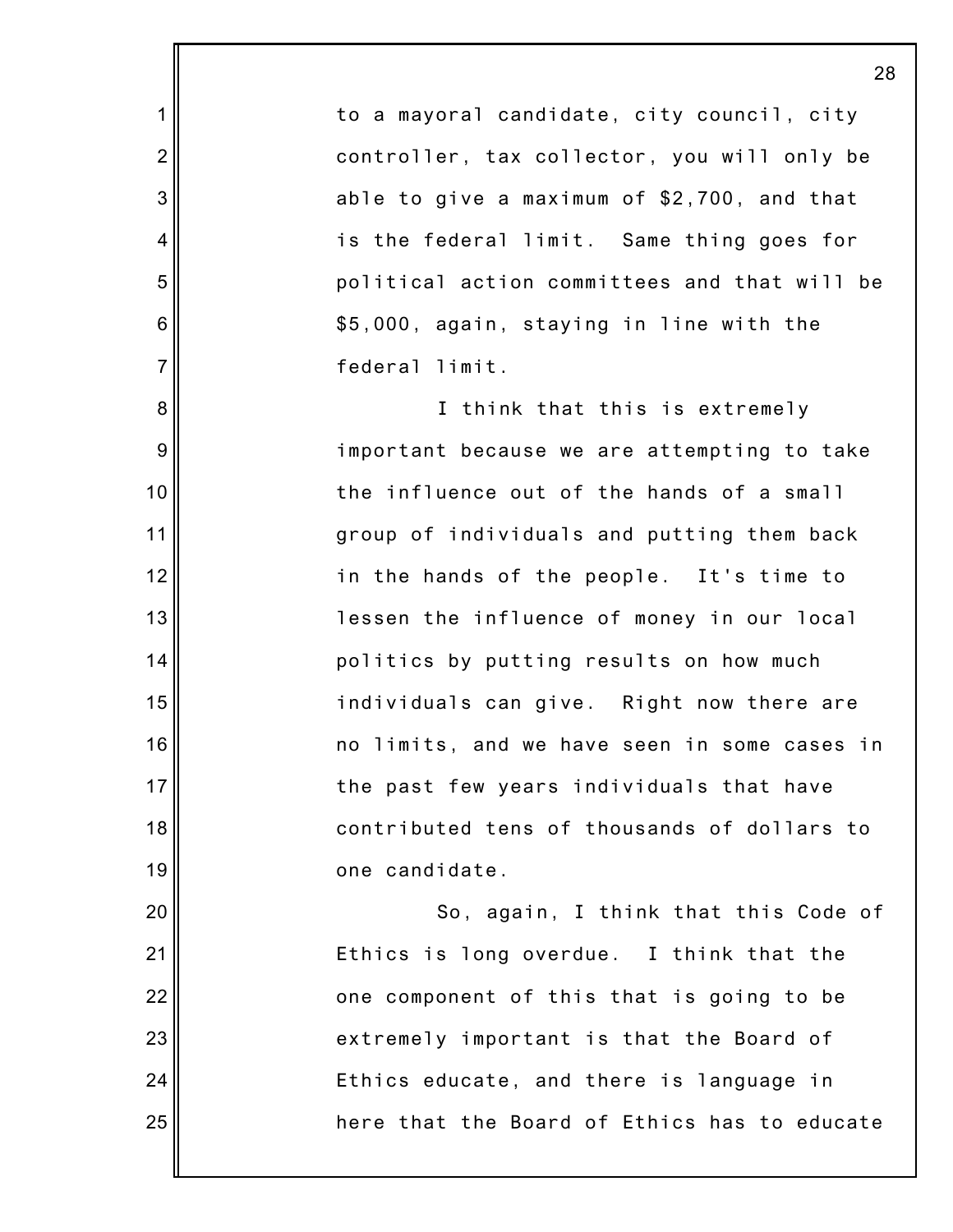every single city employee, because as was mentioned in the caucus there is 29 pages to this Code of Ethics so you can't just expect every city employee to understand the intricacies because it does get -- it is very lengthy in here with some of the procedures, so the Board of Ethics is tasked, according to this legislation, with educating all city employees and all public officials, so whether that takes place by a seminar or a meeting once the board is up and running that would be up to the Board of Ethics. I like to schedule a meeting with Mayor Courtright and his administration to discuss this legislation. They were given the legislation beforehand, but I really think that this is something that the mayor and I and the mayor and our council can partner on and can work together on and we can send a clear message to everyone in our community that we are setting the bar very high where it should be. And that's all I have. Thank you.

1

2

3

4

5

6

7

8

9

10

11

12

13

14

15

16

17

18

19

20

21

22

23

24

25

MR. PERRY: Anyone else? I want to thank Mr. Gaughan for the hard work that he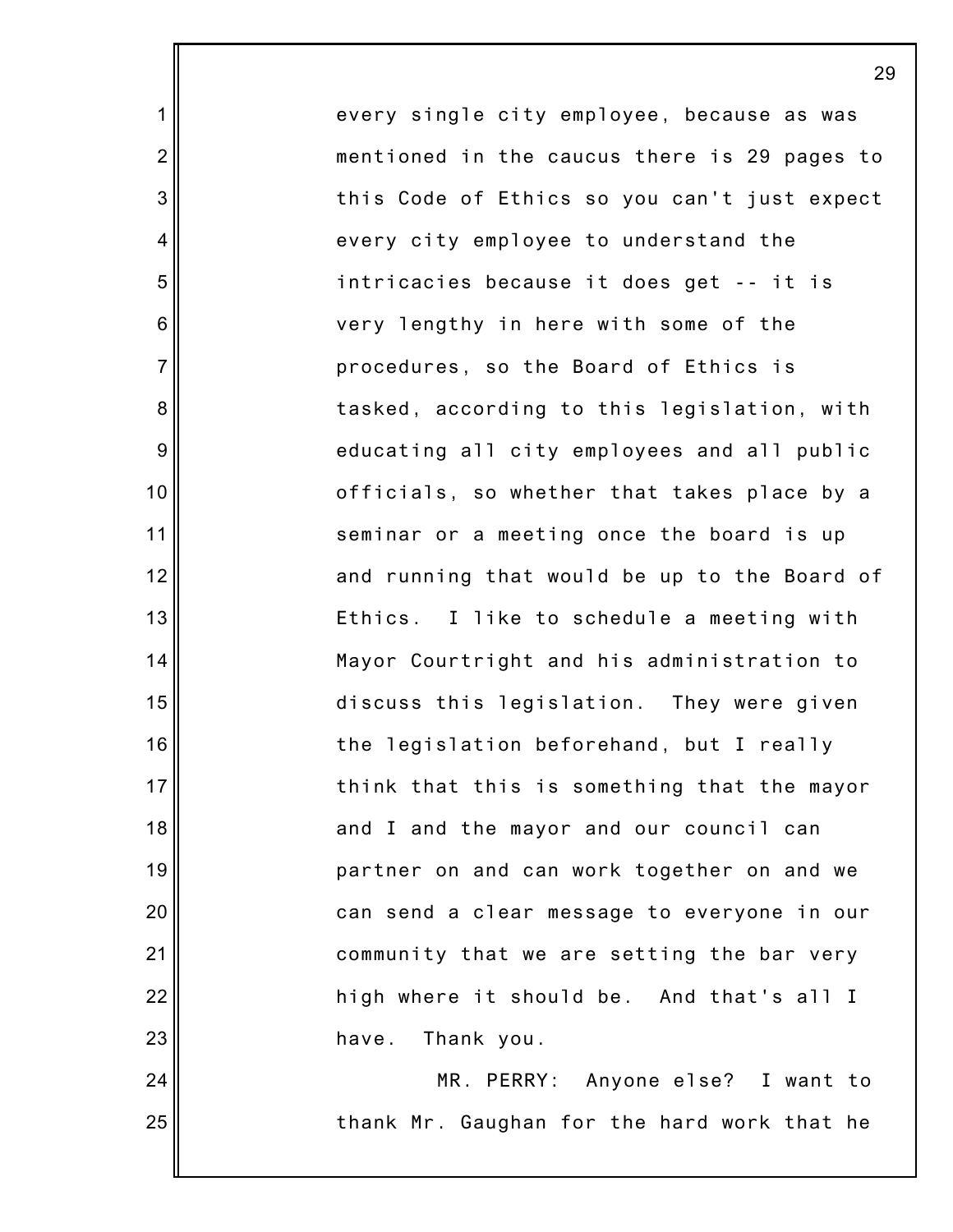|                | 3 <sub>0</sub>                               |
|----------------|----------------------------------------------|
| 1              | has put in these so many months tweaking and |
| $\overline{2}$ | getting this. Also, our solicitor,           |
| 3              | Mr. Minora, I know you worked hard on this   |
| 4              | as well. It's long overdue. I believe,       |
| 5              | Mr. Evans, I believe you said that last      |
| 6              | year, last December or last meeting, which   |
| $\overline{7}$ | it is, and I also hope that this becomes a   |
| 8              | template for other local governing bodies to |
| 9              | use in the future.                           |
| 10             | MR. GAUGHAN: By the way, I do want           |
| 11             | to mention, I didn't recreate the wheel      |
| 12             | here, this legislation I used the City of    |
| 13             | Reading as a model. There was an intense     |
| 14             | amount of corruption that went on in that    |
| 15             | city a few years ago with different          |
| 16             | elections, so they had updated their Code of |
| 17             | Ethics to guard against that so I don't want |
| 18             | to make it seem like I sat down and wrote    |
| 19             | this all out by hand on napkins, I did use   |
| 20             | the City of Reading as a guide. I talked to  |
| 21             | their solicitor. Mr. Minora also was in      |
| 22             | contact with the solicitor, so thank you.    |
| 23             | MR. PERRY: As my tenth grade                 |
| 24             | English teacher said, Bill, when you get a   |
| 25             | compliment just smile and say thank you.     |
|                |                                              |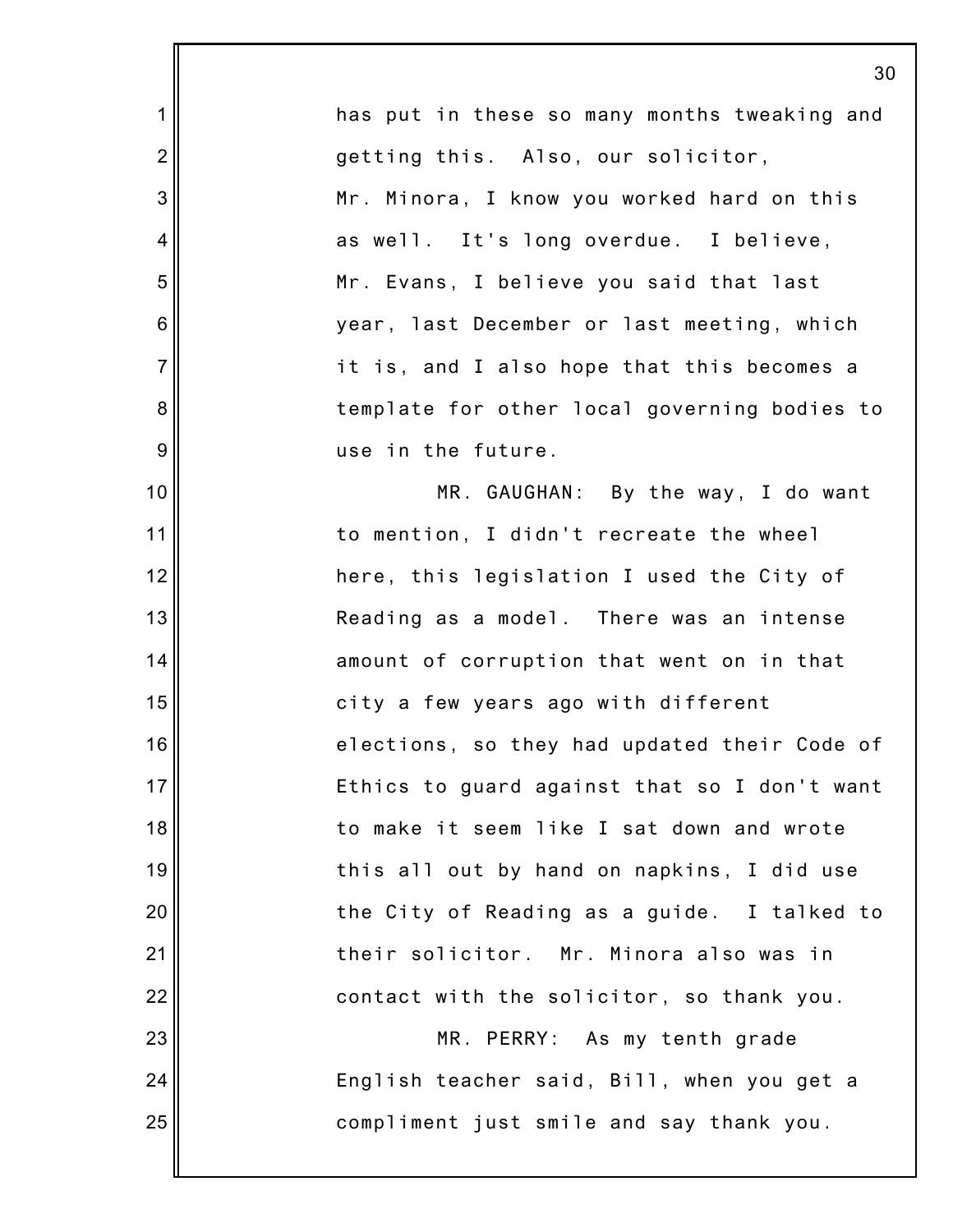|                 | 31                                         |
|-----------------|--------------------------------------------|
| 1               | MR. GAUGHAN: That's right.                 |
| $\overline{2}$  | MR. PERRY: Smile and say thank you.        |
| 3               | All those in favor of introduction signify |
| 4               | by saying aye.                             |
| 5               | MR. DONAHUE: Aye.                          |
| $6\phantom{1}6$ | MR. EVANS: Aye.                            |
| $\overline{7}$  | MR. GAUGHAN: Aye.                          |
| 8               | MR. PERRY: Aye. Opposed? The ayes          |
| 9               | have it and so moved.                      |
| 10              | MS. REED: SIXTH ORDER. 6-A. NO             |
| 11              | BUSINESS AT THIS TIME.                     |
| 12              | SEVENTH ORDER. 7-A. NO BUSINESS AT         |
| 13              | THIS TIME.                                 |
| 14              | MR. PERRY: If there is no further          |
| 15              | business, I'll entertain a motion to       |
| 16              | adjourn.                                   |
| 17              | Motion to adjourn.<br>MR. EVANS:           |
| 18              | MR. PERRY:<br>Adjourned.                   |
| 19              |                                            |
| 20              |                                            |
| 21              |                                            |
| 22              |                                            |
| 23              |                                            |
| 24              |                                            |
| 25              |                                            |
|                 |                                            |